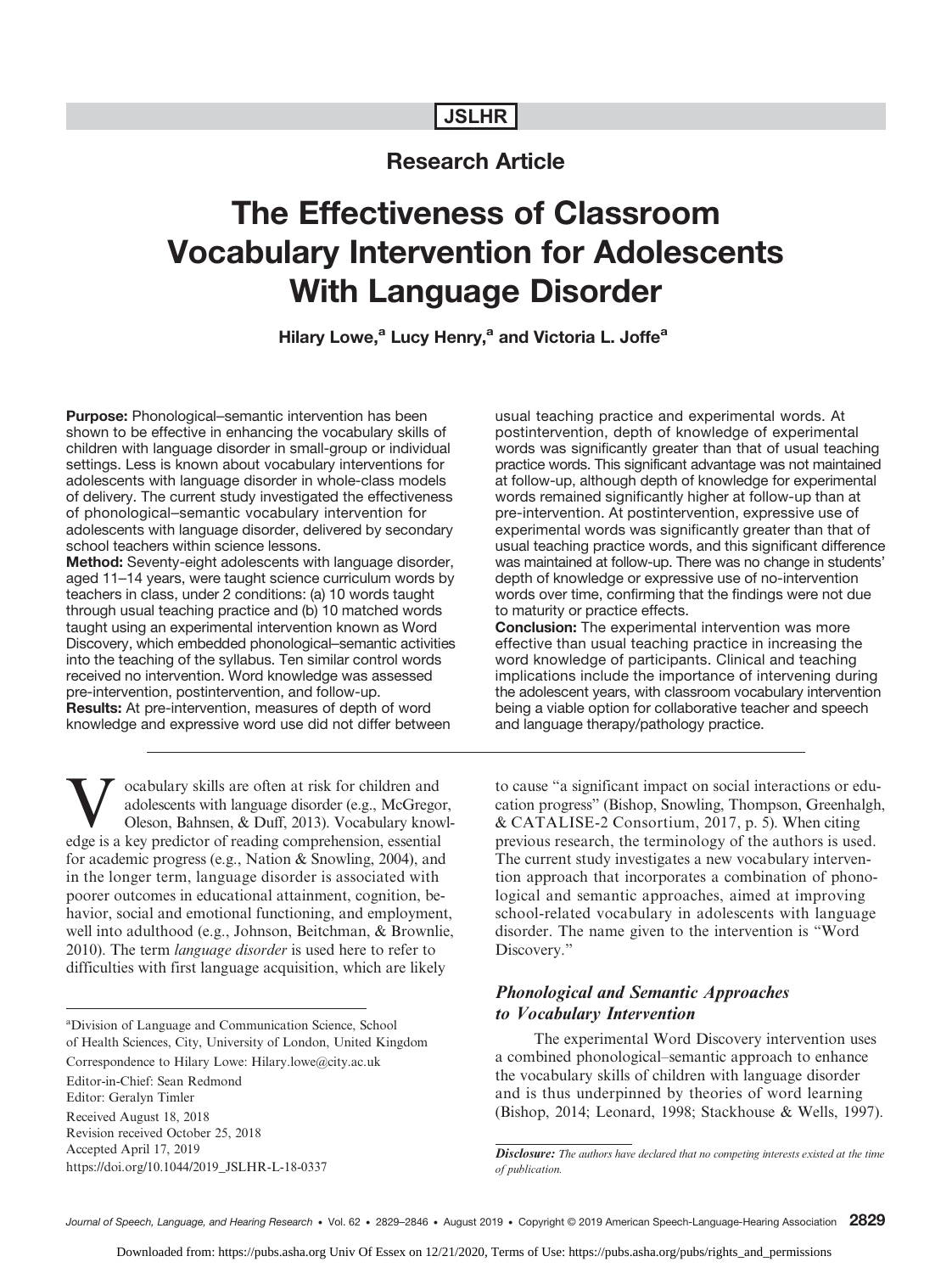A phonological–semantic approach links the phonological form (sound structure) with the semantic representation (meaning) of words; for example, the word migration begins with [m], has three syllables, and rhymes with station (phonological information), and it means when animals move to different areas of the world (semantic information). McGregor, Newman, Reilly, and Capone (2002) compared the object naming and semantic representations of 16 children with specific language impairment aged 5;0–7;11 (years; months) with that of 16 age-matched typically developing peers and found that the children with specific language impairment named fewer items and had sparser semantic representations, as assessed through a drawing task, than their age-matched peers. The value of adding phonological instruction to semantic instruction is particularly pertinent for children and adolescents who have language disorder, as they frequently have phonological and semantic weaknesses. Stackhouse and Wells (1997) and Lahey and Edwards (1999) have posited that weak phonological processing ability particularly affects naming, a task that requires production of the word. Kail and Leonard (1986) also acknowledged the role of phonological skill and further proposed that naming is particularly dependent upon efficient semantic storage of words when they are being learned. Kail and Leonard argue that, if words are inefficiently stored within the semantic system, this limits depth of word knowledge and affects receptive vocabulary ability as well as a child's ability to retrieve a word in order to use it expressively. Hence, combining phonological and semantic strategies was the approach adopted in the current intervention.

There is some emergent evidence to support the effectiveness of phonological–semantic intervention in the secondary school–age group (11–16 years). A systematic review of the vocabulary intervention literature with this age group (Lowe, Henry, Müller, & Joffe, 2018) revealed tentative evidence for the impact of combined phonological– semantic intervention on receptive vocabulary (Murphy et al., 2017), depth of word knowledge (Spencer, Clegg, Lowe, & Stackhouse, 2017), and expressive vocabulary (Ebbels et al., 2012).

For example, Murphy et al. (2017) explored the delivery of an adapted Vocabulary Enrichment Intervention Programme (Joffe, 2011) in a randomized delayed intervention study, enhancing vocabulary skills through phonological and semantic intervention for curriculum words and developing independent word-learning skills. The adapted Vocabulary Enrichment Intervention Program was delivered during 12–16 English lessons to 203 students aged 11;11–13;11 attending schools in Ireland in areas of social disadvantage. Significant improvement on standardized scores was reported for both the experimental group and the waiting control group on the Word Classes (Receptive) and Word Definitions subtests of the Clinical Evaluation of Language Fundamentals–Fourth Edition (CELF-4; Semel, Wiig, & Secord, 2006), so improvements on these two measures could not be accounted for by the intervention. However, the experimental group also made

significant progress on the CELF-4 Word Classes (Expressive) subtest and on the British Picture Vocabulary Scale–Third Edition (Dunn, Dunn, Sewell, & Styles, 2011), a finding that was repeated in the waiting control group following their delayed intervention. Given that progress on these two assessments during the control group's baseline period had been nonsignificant, the findings provided some evidence that the intervention had an impact on semantic relations and receptive vocabulary knowledge, although overall the results were mixed.

The study by Spencer et al. (2017) provides some further support for the effectiveness of vocabulary intervention on depth of word knowledge within mainstream secondary schools. These researchers worked with thirtyfive 12- to 13-year-olds who had low receptive vocabulary levels, in a mainstream secondary school in an area of social disadvantage in the United Kingdom, using a matched-groups delayed intervention design. Phonological– semantic intervention was carried out by speech and language therapists (SLTs) in small groups, 1 hr a week for an average of seven sessions, for 10 cross-curricular verbs, for example, evaluate. On a bespoke "depth of word knowledge" assessment, differences in progress on experimental word knowledge compared with control word knowledge for the intervention group were not significant. However, the waiting control group, following their delayed intervention, made significantly better progress with experimental word knowledge than with control word knowledge. Furthermore, when the results of the two groups were combined, the increase in depth of word knowledge was significantly greater than zero for the experimental words, but not for the control words. Although these results were somewhat equivocal, they did provide some support for the effectiveness of phonological–semantic interventions.

Evidence for the effectiveness of a phonological– semantic approach in enhancing naming ability has also been provided in an individual intervention context (a specialist language setting) by Ebbels et al. (2012), who worked with 15 students aged 9;11–15;11, randomized to an intervention or waiting control group. The intervention was predominantly semantic, with a phonological element. Individual intervention was delivered in 15-min sessions twice a week over a period of 8 weeks. The authors reported significant progress for the experimental group, but not for the waiting control group, on the Test of Adolescent/Adult Word Finding (German, 1990), although not on the Test of Word Finding in Discourse (German, 1991). Following their intervention, the waiting control group, assessed only on the Test of Adolescent/Adult Word Finding, also made significant progress. Despite these promising results, the small sample size means that replication in larger-scale studies is needed.

Synthesizing these sources of evidence suggests that, although research is limited and findings are mixed, a phonological–semantic approach does have some potential to enhance the vocabulary knowledge of adolescents with language disorder.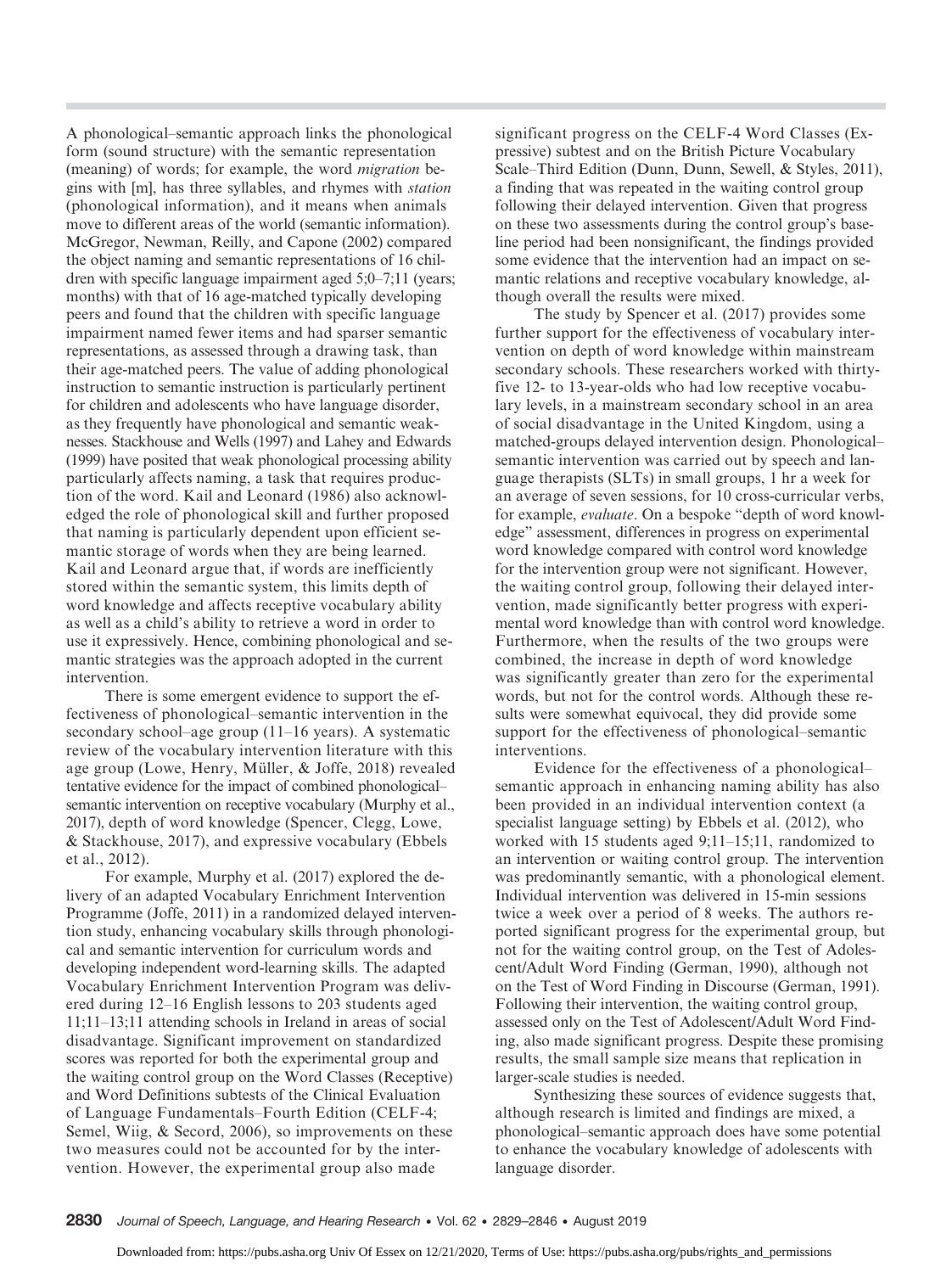## Model of Intervention Delivery

Small-group or individual models of intervention, necessitating withdrawal from the classroom, can have clinical, pedagogical, and practical disadvantages, particularly as students enter adolescence (Ehren, 2002). Furthermore, many children with language disorder are educated in mainstream schools, but specialist speech and language support typically decreases as children move from primary to secondary education (Bercow, 2008; Ehren, 2002; Hollands, van Kraayenoord, & McMahon, 2005; Lindsay, Dockrell, Mackie, & Letchford, 2005; Royal College of Speech and Language Therapists/ICAN, 2018). A universal model, whereby intervention takes place in a whole-class context, may therefore be particularly relevant for the secondary school setting.

Snow, Lawrence, and White (2009) implemented a class-based vocabulary intervention (Word Generation) for the duration of one academic year in the United States, for cross-curricular words with 11- to 14-year-olds. These students had low language levels in association with second language learning and social disadvantage. Word Generation included encountering target words in semantically rich contexts within motivating texts, recurrent exposure to the words in varied contexts, using the word orally and in writing, explicit instruction in word meaning, and explicit instruction in independent word-learning strategies (Snow et al., 2009, p. 327). The participating 697 students made progress, relative to 319 controls, on a multiple-choice reading task involving 40 of the 120 intervention words. The experimental group learnt a mean of 4.43 words, whereas the control group learnt a mean of 1.95 words  $(d = 0.21,$ small effect size). Furthermore, vocabulary improvement was found to significantly predict scores on the Massachusetts Comprehensive Assessment System, a curriculum assessment used in the United States.

However, in a review of vocabulary instruction for older children, Ford-Connors and Paratore (2015) found little evidence of in-depth vocabulary teaching in schools with this age group. This finding is corroborated by a survey of speech and language therapists/pathologists (SLT/Ps) and teachers working in mainstream secondary schools (Lowe, Henry, Wallinger, & Joffe, submitted), which found that a phonological–semantic approach was widely used in speech and language therapy practice within the secondary school age group but that a semantic and literacy-based approach was more likely to be used by mainstream secondary school teachers. Thus, adolescents with language disorder, for whom phonological–semantic input may be necessary, could be at a disadvantage in terms of vocabulary support in the classroom.

The only study we could identify investigating universal vocabulary intervention for adolescents with language disorder was that of Murphy et al. (2017). However, their study did not compare different models of delivery. Nevertheless, a study with younger children (Throneburg, Calvert, Sturm, Paramboukas, & Paul, 2000) did suggest that delivery of intervention in the classroom, facilitated by teacher or

SLT/P collaboration, can be more effective for the vocabulary learning of young children with language disorder than a withdrawal model of intervention.

Therefore, the current study builds on a feasibility study by Lowe and Joffe (2017), which took phonological– semantic elements of intervention typically delivered in individual or small-group models and applied them to a universal model, to be implemented by teachers, embedded within the science curriculum. The feasibility study employed a within-subject design with a class of 15 students who had low vocabulary levels. The class teacher taught 10 science curriculum words using phonological–semantic activities and 10 words using her usual teaching practice, which consisted of semantic and literacy-based activities such as word– picture matching. The outcome measure was a bespoke definition production task. The inclusion of some high-frequency words resulted in ceiling effects; however, once the highest frequency words were omitted from analysis, an increase in knowledge for the five lowest frequency words was marginally significant in favor of the experimental condition. This word-learning approach and the service delivery model of intervention were positively received by participating students and their teacher.

The current study builds on these preliminary findings by assessing a phonological–semantic classroom vocabulary intervention approach (Word Discovery), comprising a package of evidence-based intervention techniques. The phonological activities included awareness and practice of initial sound, syllable, and rhyme in relation to the targeted experimental words. The semantic activities included awareness and practice of the semantic features of the words in terms of function, location, attribute, and group. In addition, the intervention took a holistic perspective encompassing other factors critical to word learning in adolescence. These included linking new words to prior knowledge and adding them to an existing lexicon (Dockrell, Braisby, & Best, 2007), accompanying speech with the written word (Ricketts, Dockrell, Patel, Charman, & Lindsay, 2015), and direct instruction on how to derive meaning from context to develop independent word-learning skills (Nash & Snowling, 2006).

## Aims of the Current Study

The aim of the study was to examine the effectiveness of Word Discovery intervention in increasing participants' knowledge of science curriculum words. Participants were adolescents with language disorder. It was hypothesized (a) that the increase in depth of knowledge of experimental words (taught using Word Discovery) would be greater than that for control words (taught through usual teaching practice) from pre- to postintervention and from postintervention to follow-up. It was further hypothesized (b) that the increase in expressive use of experimental words (taught using Word Discovery) would be greater than that for control words (taught through usual teaching practice) from pre- to postintervention and from postintervention to follow-up.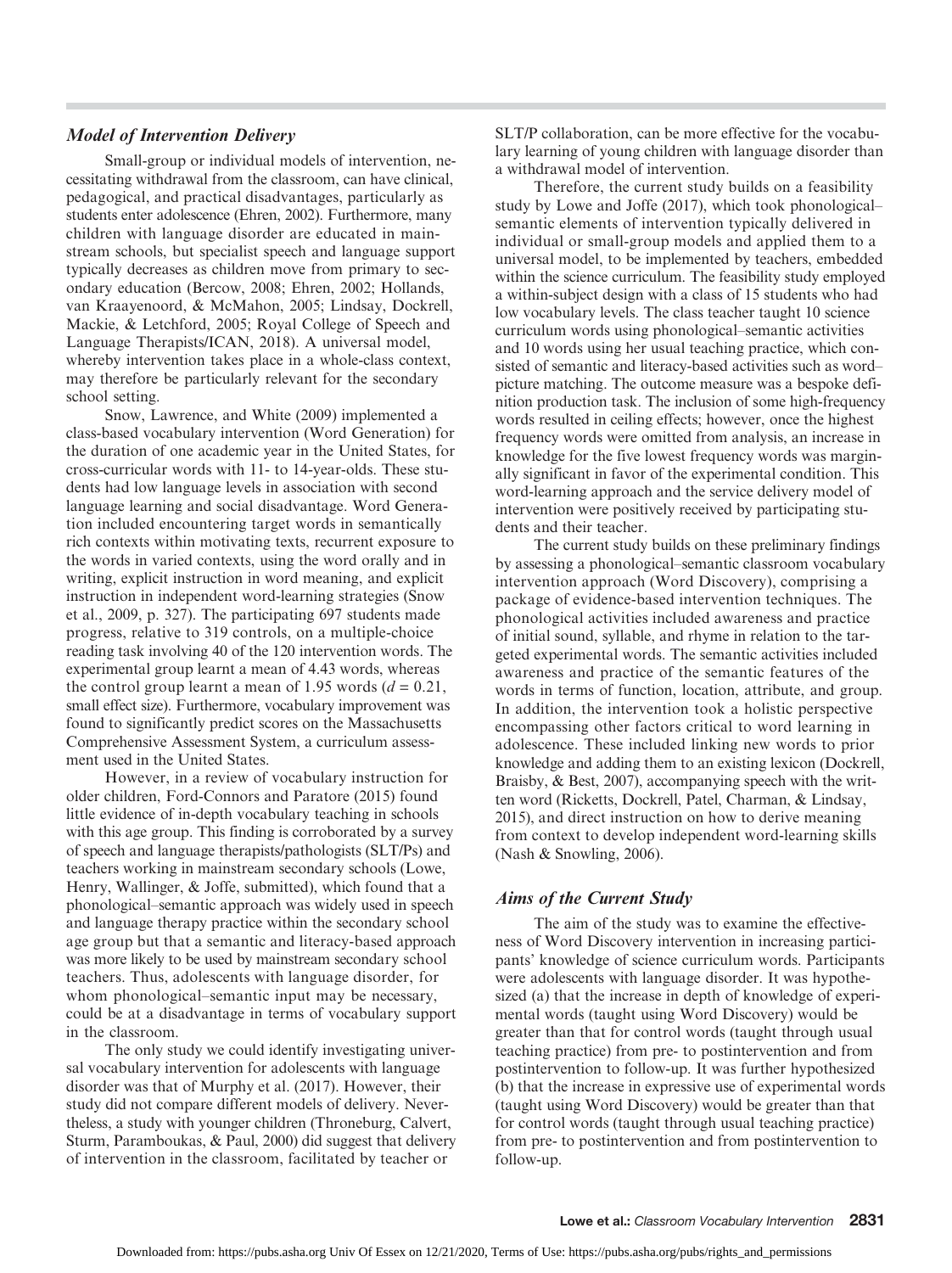## Method Study Design

The study employed a within-subject repeated-measures design. Levels of depth of knowledge and expressive use of experimental, usual teaching practice, and no-intervention words were compared at pre-intervention, postintervention, and follow-up time points for each condition. The study phases are depicted in Figure 1.

## School Characteristics

Ethical approval for the study was received from the relevant university ethics committee. Signed informed consent was first obtained from the head teacher and then from science teachers, parents, and students. Eight nonselective mainstream secondary schools (i.e., schools for 11- to 16-year-olds, to which admittance is not determined by academic ability) from a wide geographical and socioeconomic spread in England took part in the study. Using eligibility for free school meals as a proxy for socioeconomic status, the average among participating schools was 13.9%, consistent with the national average of 13.6% (Department for Education [DfE], 2018). Demographic characteristics of the schools, as at the time of the study, are included in Table 1.

## Teacher Participants

The inclusion criterion for teacher participants was that they would be teaching science to student participants throughout the timescale of the study. (Student participant inclusion criteria are stated in the next section.) Thirty-four

| teachers were invited, of whom 30 took part: nine men      |
|------------------------------------------------------------|
| and 21 women. The mean number of years of overall          |
| teaching experience was 7.2 (range: $<$ 1–25 years), with  |
| mean secondary school teaching experience of 7.4 years     |
| (range: $< 1-25$ years). Teachers had previously received, |
| on average, 1 day's training in speech, language, and com- |
| munication needs (range: 0–4 days).                        |

## Student Participants

To be eligible for recruitment, students were required to have a verbal standard score (SS) on a test of general intellectual ability of below 85 and a nonverbal SS of equal to or higher than the individual's verbal score, but not below 70. In seven schools, this information was obtained from students' performance on the Cognitive Attainment Test (CAT; GL Assessment, 2015), an online assessment frequently taken by students on entry to secondary school in the United Kingdom. This measure was used for recruitment because, due to the high comorbidity of spoken and written language difficulties (e.g., McArthur, Hogben, Edwards, Heath, & Mengler, 2000), it was deemed an appropriate way of identifying students with potential language disorder. In the remaining school, which did not utilize the CAT, the verbal SS was obtained from students' performance on the Access Reading Test (Crumpler & McCarty, 2006), a paper-based reading assessment used routinely by the school. The nonverbal SS was obtained from the Matrix Reasoning subtest of the Wechsler Abbreviated Intelligence Scale–Second Edition (WASI-2; Wechsler, 2011), administered by the first author because no school-administered

| Word        |              | Word         |                  |              | Word         | Word         |
|-------------|--------------|--------------|------------------|--------------|--------------|--------------|
| knowledge   | Intervention | knowledge    |                  | Intervention | knowledge    | knowledge    |
| assessments |              | assessments  |                  |              | assessments  | assessments  |
|             |              |              |                  |              |              |              |
| Pre-        | Topic 1:     | Post-        |                  | Topic 2:     | Follow-up    |              |
| usual       | usual        | usual        | Teacher training | experimental | usual        |              |
| teaching    | teaching     | teaching     |                  | classroom    | teaching     |              |
| practice    | practice     | practice     |                  | vocabulary   | practice     |              |
|             |              |              |                  | intervention |              | Follow-up    |
|             |              | $Pre-$       |                  | (Word        | $Post-$      | experimental |
|             |              | experimental |                  | Discovery)   | experimental | intervention |
|             |              | intervention |                  |              | intervention |              |
|             |              |              |                  |              |              |              |
|             | 9 weeks      |              |                  | 9 weeks      | 5 weeks      |              |

|  | Figure 1. Overview of study phases. |  |
|--|-------------------------------------|--|
|  |                                     |  |

2832 Journal of Speech, Language, and Hearing Research • Vol. 62 • 2829–2846 • August 2019

Downloaded from: https://pubs.asha.org Univ Of Essex on 12/21/2020, Terms of Use: https://pubs.asha.org/pubs/rights\_and\_permissions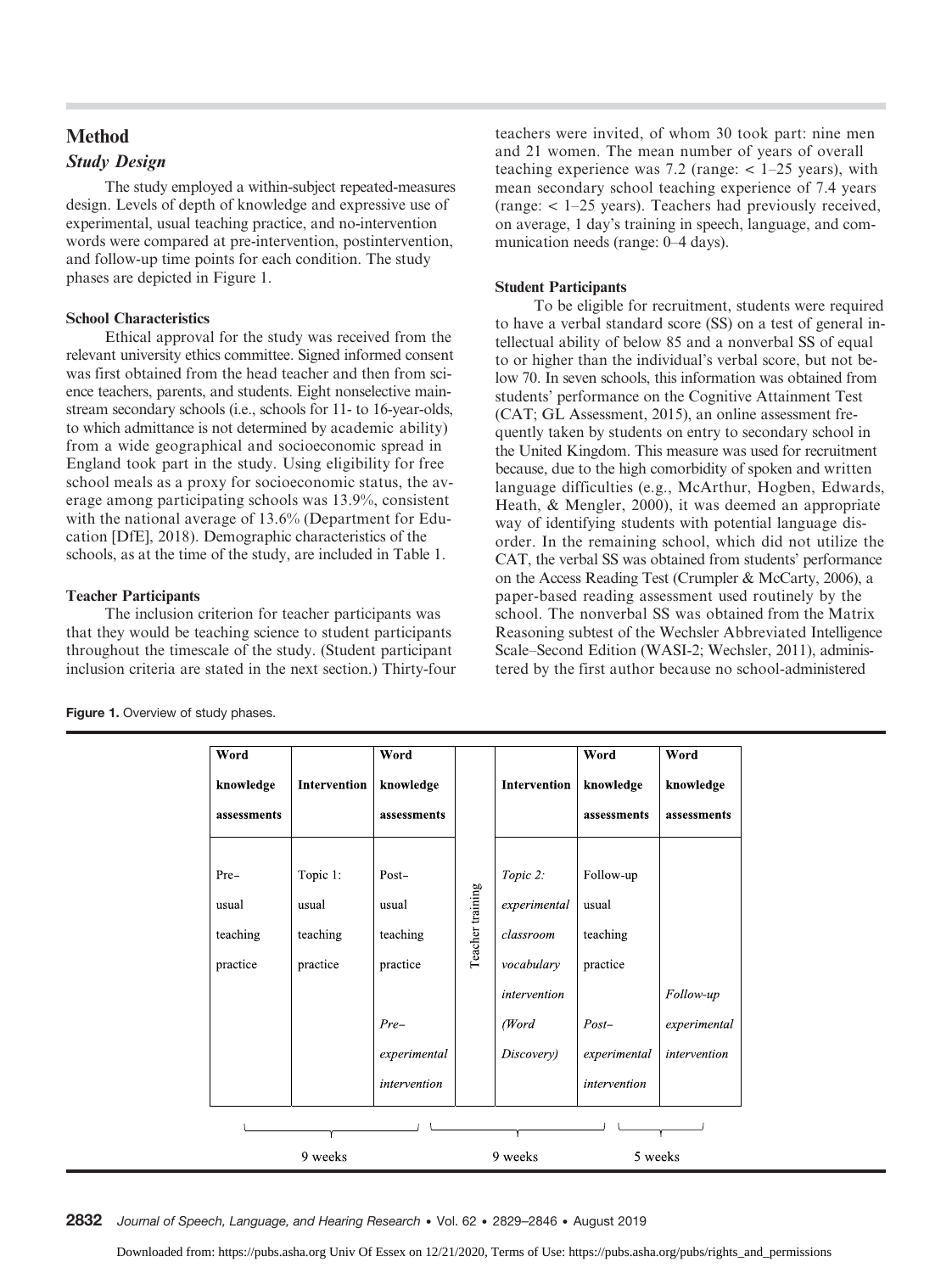**Table 1.** School characteristics.

| School | Age<br>range <sup>a</sup> | <b>Number</b><br>on roll <sup>a</sup> | <b>PAN</b> | Gender      | Ofsted rating <sup>b</sup> | Geographical<br>region of England | % of pupils eligible<br>for free school meals <sup>b</sup> | Decile of deprivation<br>according to the Index<br>of Multiple Deprivation <sup>c</sup> |
|--------|---------------------------|---------------------------------------|------------|-------------|----------------------------|-----------------------------------|------------------------------------------------------------|-----------------------------------------------------------------------------------------|
|        | $11 - 18$                 | 242<br>(Y7, Y8)                       | 120        | <b>Boys</b> | Not available <sup>d</sup> | Greater London                    | 20.7                                                       |                                                                                         |
| 2      | $11 - 18$                 | 271<br>(Y7, Y8, Y9)                   | 90         | Mixed       | Good                       | Southeast                         | 5.9                                                        | 9                                                                                       |
| 3      | $11 - 16$                 | .181                                  | 230        | Mixed       | Outstanding                | Southeast                         | 8.3                                                        |                                                                                         |
| 4      | $11 - 18$                 | 1,205                                 | 210        | Mixed       | Good                       | Greater London                    | 22.8                                                       |                                                                                         |
| 5      | $3 - 19$                  | 2,524                                 | 210        | Mixed       | Requires improvement       | North                             | 31.0                                                       |                                                                                         |
| 6      | $11 - 18$                 | 200,                                  | 180        | Mixed       | Outstanding                | Greater London                    | 12.9                                                       |                                                                                         |
|        | $11 - 19$                 | .476                                  | 250        | Mixed       | Good                       | East                              | 7.7                                                        |                                                                                         |
| 8      | $11 - 18$                 | 1.513                                 | 210        | Mixed       | Outstanding                | Midlands                          | 1.9                                                        | 8                                                                                       |

Note. PAN <sup>=</sup> published admission number: the number of students admitted each year in Year 7 (from schools' own websites).

<sup>a</sup>Obtained from Ofsted Inspection Reports (Ofsted, 2017). <sup>b</sup>Obtained from Edubase2 (Department for Education, 2017a). Children are eligible for free school meals if their parents are in receipt of welfare benefits. <sup>c</sup>Neighborhoods in the first decile are among the 10% most deprived neighborhoods in England, and neighborhoods in the 10th decile are among the 10% least deprived (Department for Communities and Local Government, 2015). dAs <sup>a</sup> recently opened school, Ofsted rating was not available at the time of the study. In May 2017, Ofsted rating was good. Ofsted is a body within the U.K. government that inspects and regulates services providing education. Schools are rated on a scale of *outstanding*, good, requires improvement, and inadequate.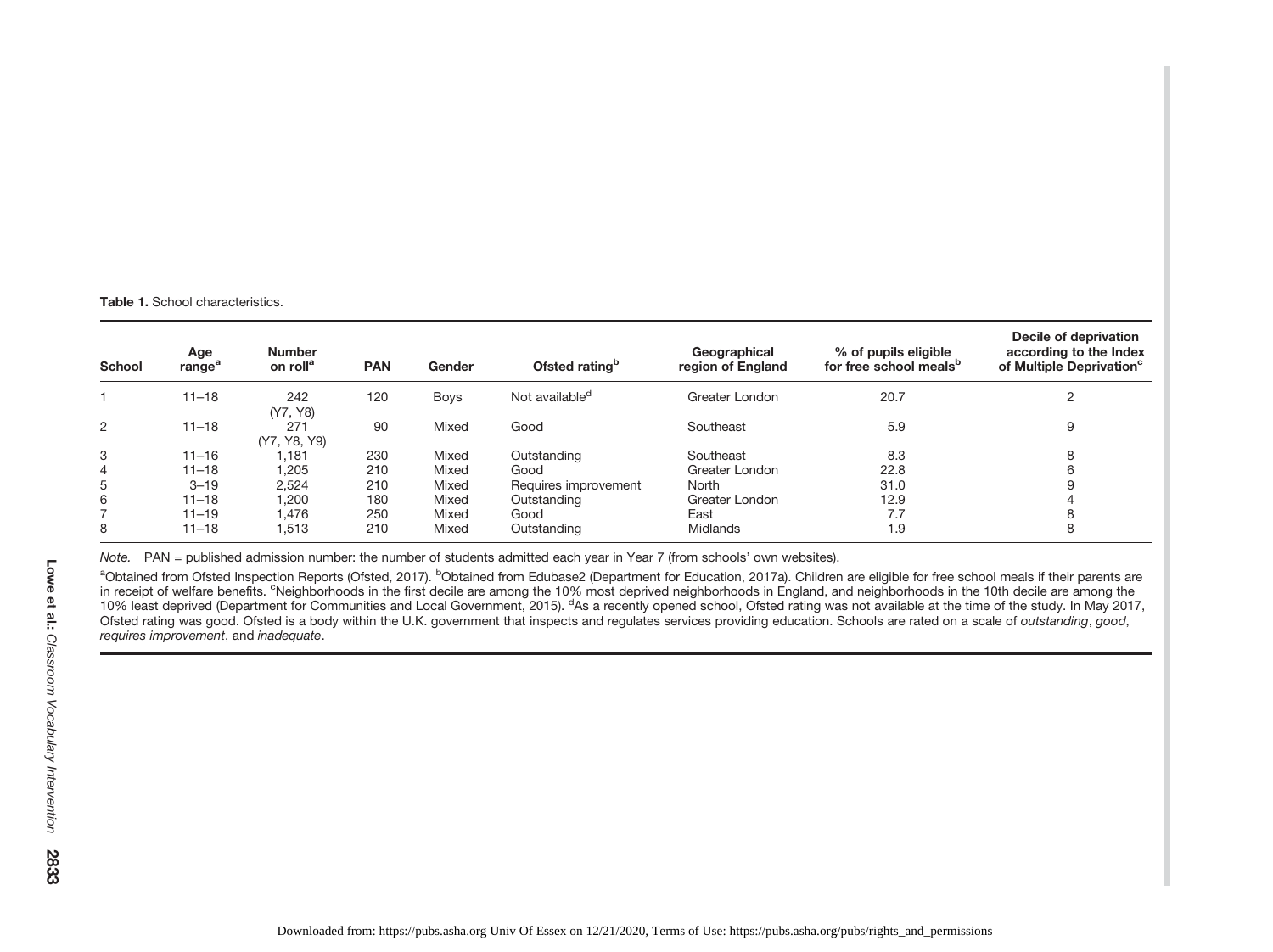nonverbal measures were available. Participants were also required to have lived in the United Kingdom for at least 2 years to allow for the acquisition of functional proficiency in English (MacSwan & Pray, 2005, report between 1.5 and 5 years to achieve parity with native speakers, depending on age of arrival).

To be eligible for inclusion, students were required to score at least 1 SD below the mean on at least one of five language assessments administered at baseline or on the CAT verbal score. These inclusion criteria were chosen to identify students who would demonstrate language difficulties potentially sufficient to impede access to the curriculum. One hundred three students were recruited to the study, but for the following reasons, 25 did not take part. One student was found to have a CAT verbal SS greater than 85 and ageappropriate scores on all language assessments. Five students left school or changed classes during the study, one opted out, two were absent at assessment points, and there were 16 students whose teachers opted out or delivered the intervention with some of their classes, but not others. Thus, there were data at all time points for 78 students, aged 11–14 years, with 52 boys and 26 girls. This imbalance in gender was partly due to the tendency for language disorder to be more prevalent in boys than girls (Tomblin et al., 1997) and partly because School 1 was an all-boys school. Forty-one students were in Year 7, 29 were in Year 8, and eight were in Year 9 (equivalent to Grades 6, 7, and 8, respectively, in the United States). Mean chronological age was  $12:3$  ( $SD = 9$  months, range: 11;3–14;0). Twenty-eight (35.9%) of the student participants were eligible for Pupil Premium (DfE, 2016), an indicator of low socioeconomic status. Ten participants (12.8%) had a medical condition not usually associated with language disorder (e.g., asthma, diabetes). Three students (3.9%) had conditions that may be associated with language disorder (Down syndrome, fetal alcohol syndrome, and perforated eardrums). Twelve participants (15%) were in possession of a statement of educational need or education, health and care plan (EHCP),<sup>1</sup> and 37 participants (47%) were in receipt of school-based support without a statement or EHCP. Five participants (6.4%) were receiving speech and language therapy intervention. Of the whole cohort, 12 participants (15%) were in receipt of school-based and/or speech and language therapy vocabulary support in addition to the experimental intervention. A range of ethnic origins were represented in the cohort, but as ethnicity was reported in differing ways from school to school, it was not possible to amalgamate the data. Forty-nine participants (63%) were monolingual English speakers. The remaining 29 participants were bilingual or multilingual, with 14 of these reporting that English was the main language spoken at home. Seventy-seven students had been living in the United Kingdom for at least 2 years. The remaining student had lived in the United Kingdom for 1 year and was retained

<sup>1</sup>Statements of educational need entitled schools in the United Kingdom to funding in order to meet individual needs. They were superseded by EHCPs in 2014.

in the study as she met all other criteria and was judged to have a functional proficiency in English. Although in some cases students were absent on the day that the words were introduced, they were present on other days when wordlearning activities took place. Therefore, all students who had been present for any word-learning activity were counted as having taken part in the intervention.

## Measures

### Language and Cognitive Profiling

At baseline, students were assessed on the following assessments: the Vocabulary and Matrix Reasoning subtests of the WASI-2 (a definition production task and a nonverbal abilities task), the British Picture Vocabulary Scale–Third Edition (a multiple-choice receptive oral vocabulary measure), the Recalling Sentences subtest of the CELF-4 (a sentence repetition task), the Listening Recall subtest of the Working Memory Test Battery for Children (Gathercole & Pickering, 2001; a verbal working memory measure), and the Spoonerisms subtest $<sup>2</sup>$  of the Phonological Awareness</sup> Battery (Frederickson, Frith, & Reason, 1997; a measure of phonological awareness ability).

All assessments were administered individually by the first author in a quiet room in school, during school time, and scored according to the relevant examiner's manual. Standardized scores were derived for all standardized assessments, with a mean of 100 and an SD of 15. Table 2 shows the language and cognitive assessment scores of student participants. Ninety-one percent  $(71/78)$  scored  $< 1 SD$  below the mean on at least two language measures, with 69%  $(54/78)$  scoring  $< 1$  SD below the mean on three or more language measures.

### Word Knowledge Assessments

The primary outcome measures in the current study pertained to depth of word knowledge and expressive word use of subject-specific words from the curriculum syllabus. The words were chosen from science, because science is a core (compulsory) subject in the U.K. secondary school curriculum (DfE, 2014) and is noted for its high content of subject-specific vocabulary, much of which is abstract or technical (Woodward & Noell, 1991). Science vocabulary has been found to be challenging for adolescents with language disorder (Forwood, 2014).

The head of science in each school supplied a list of key subject-specific words from two topics that would be taught sequentially during the time frame of the study, and the first author sourced no-intervention control words from future science syllabi. From these, three lists of words were created (active control, experimental, and passive control), which were matched as closely as possible for (a) phonological complexity, (b) concreteness, and

<sup>&</sup>lt;sup>2</sup>In this task, students are given two words and are asked to exchange the first two phonemes of each word to form a nonsense phrase, for example, King John becomes Jing Kon.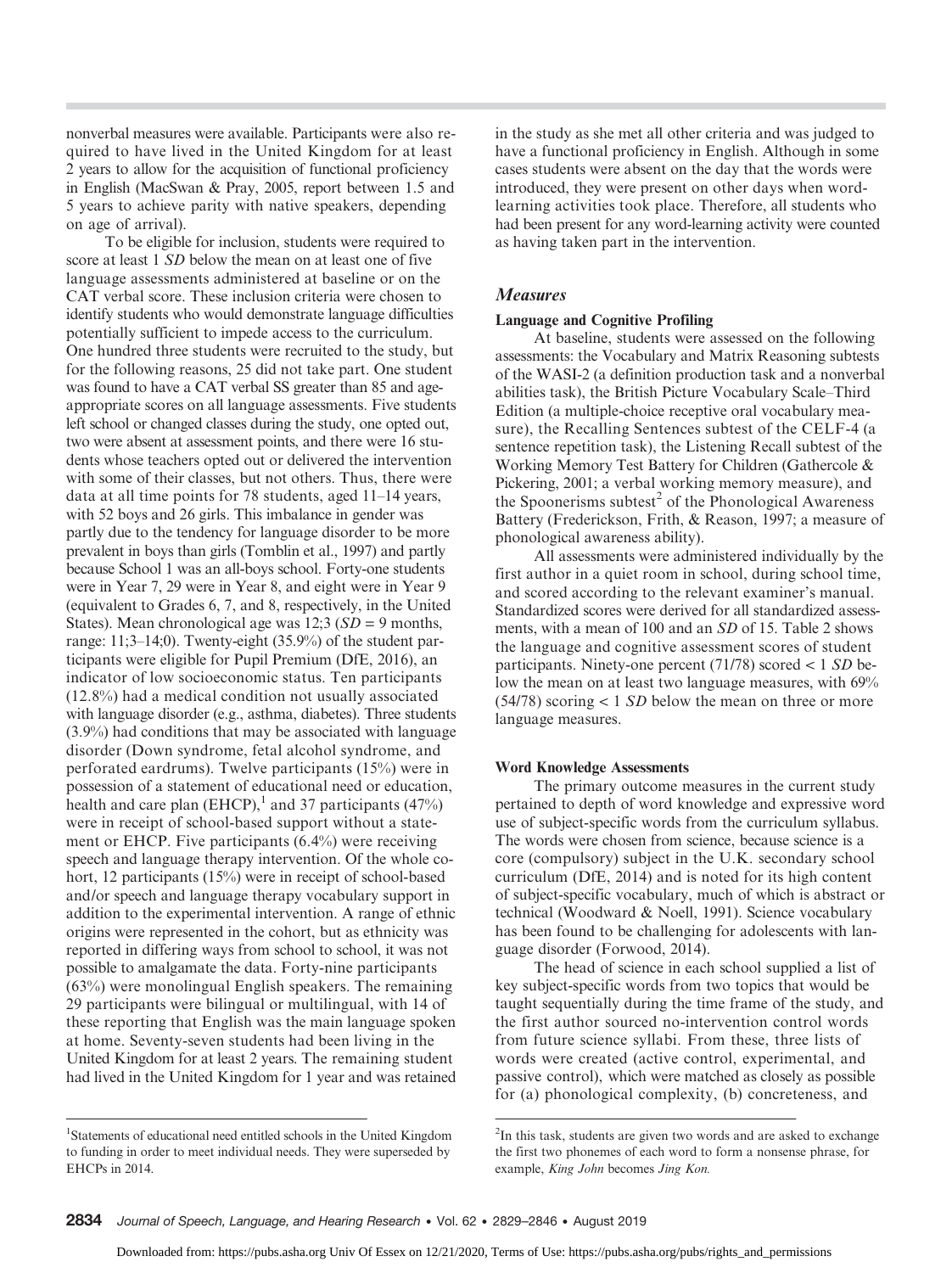Table 2. Language and cognitive profiles of student participants.

| Assessment ( $N = 78$ except where stated) | M (SD) SS     | <b>Minimum</b> | <b>Maximum</b> | Number $%$ with SS < 85 |
|--------------------------------------------|---------------|----------------|----------------|-------------------------|
| CATV <sup>a</sup>                          | 77.96 (6.98)  | 59             | 104            | 76 (97.4) <sup>b</sup>  |
| CATNV $(N = 70)$ <sup>c</sup>              | 88.31 (8.53)  | 73             | 111            | 27 (34.6)               |
| WASI-2 Vocabulary                          | 88.46 (8.87)  | 67             | 104            | 23(29.5)                |
| WASI-2 Matrix Reasoning                    | 92.05 (10.39) | 64             | 121            | 18(23.1)                |
| <b>BPVS-3 Receptive Vocabulary</b>         | 79.19 (9.20)  | 69             | 105            | 60 (76.9)               |
| <b>CELF-4 Recalling Sentences</b>          | 79.53 (14.44) | 56             | 110            | 45 (57.7)               |
| <b>WMTB-C Listening Recall</b>             | 88.36 (17.51) | 57             | 122            | 28 (35.9)               |
| <b>PhAB Spoonerisms</b>                    | 89.03 (8.42)  | 69             | 117            | 20(25.6)                |

Note. SS = standard score; CATV = Cognitive Ability Test Verbal subtest (GL Assessment, 2015); CATNV = Cognitive Ability Test Nonverbal subtest (GL Assessment, 2015); WASI-2 = Wechsler Abbreviated Scale of Intelligence, Second Edition (Wechsler, 2011); BPVS-3 = British Picture Vocabulary Scale–Third Edition (Dunn et al., 2011); CELF-4 = Clinical Evaluation of Language Fundamentals–Fourth Edition (Semel et al., 2006); WMTB-C = Working Memory Test Battery for Children (Gathercole & Pickering, 2001); PhAB = Phonological Assessment Battery (Frederickson et al., 1997).

<sup>a</sup>Data represent Access Reading Test SS instead of CATV SS for participants from School 8. <sup>b</sup>After recruitment, two students were found to have a CATV SS of > 85 (SS of 93 and 104, respectively), but as they demonstrated difficulties on at least one of the language profiling assessments, they were retained in the study. <sup>c</sup>No school-administered nonverbal measure was available for participants from School 8.

(c) frequency according to the Zipf scale (van Heuven, Mandera, Keuleers, & Brysbaert, 2014).

Each student was assessed on one set of 30 words as follows: 10 active control words from Topic 1, to be taught through usual teaching practice; 10 experimental words from Topic 2, to be taught using the experimental intervention, Word Discovery; and 10 passive control words, that is, words from future science topics that were not taught during the timescale of the study. Because student participants were taught in 46 separate classes, there were 22 different sets of words in total. The Appendix contains information on phonological complexity, concreteness, and frequency for one set of words as an example.

As the intervention targeted sets of curriculum words, a bespoke nonstandardized tool to measure increases in word knowledge was devised consisting of a definition production task, in which the participants were required to describe the meaning of each word. The first author administered all assessments according to a flow chart protocol, and all assessments were audio-recorded for later transcription. Students were given a visual prompt card containing squares colored red, amber, and green and a green star, with the purpose of engaging students in the assessment and drawing out their maximum knowledge about each word. An explanation of the task and an example were given. Each written word was then read out by the assessor and shown to the student one by one, and the assessor asked the student "What does…mean?" Dependent on the responses made by the participants, staged prompts were given by the assessor. These prompts included the following:

> Can you tell me anything about what it means? Can you tell me more exactly what it means in science? Can you think of anything else it means in science? Can you use the word in a sentence?

At baseline, responses were scored according to definitions provided by the science teacher. Responses were collated along with the rating they had been awarded, generating a scoring guideline sheet for each set of words, so that marking was consistent across participants and across time points.

A scale to describe levels of word knowledge, first proposed by Dale (1965) and adapted in several previous studies (e.g., McGregor et al., 2013), was used. In the current study, the word knowledge measure consisted of two scales, in order to provide distinct information regarding, first, how well the student knew the meaning of the word and, second, how well they could use the word: both important skills for access to the curriculum and examination success.

- 1. Depth of word knowledge, measured using a definition production task, primarily assessing semantic representation.
- 2. Expressive word use, assessed by asking the participant to use the word in a meaningful sentence. This gave additional insight into semantic representation and phonological representation.

The scales and scoring system are detailed in Table 3. An expressive word use score could only be given if the student scored the maximum (score  $= 2$ ) on the depth of word knowledge scale. If that criterion was met, a score of 1 on the expressive word use scale was awarded if the student produced the word with phonological accuracy in a meaningful sentence. Responses had to meet criteria for sentence structure and content (taken from the CELF-4 Formulated Sentences subtest $)^3$  as well as speech production (taken from the Expressive One Word Picture Vocabulary Test; Brownell, 2010).<sup>4</sup>

<sup>&</sup>lt;sup>3</sup>That is, a meaningful sentence with no more than two deviations in syntax or semantics (Semel et al., 2006, p. 33).

<sup>4</sup> That is, dropping, substituting, adding, or transposing a sound or syllable was counted as an error. If a sound was not within a student's phonetic inventory, habitual pronunciations were counted as correct, for example, if unable to produce [ʃ] (sh), [inhəleɪsən] ("inhalasun") would be counted as correct for inhalation.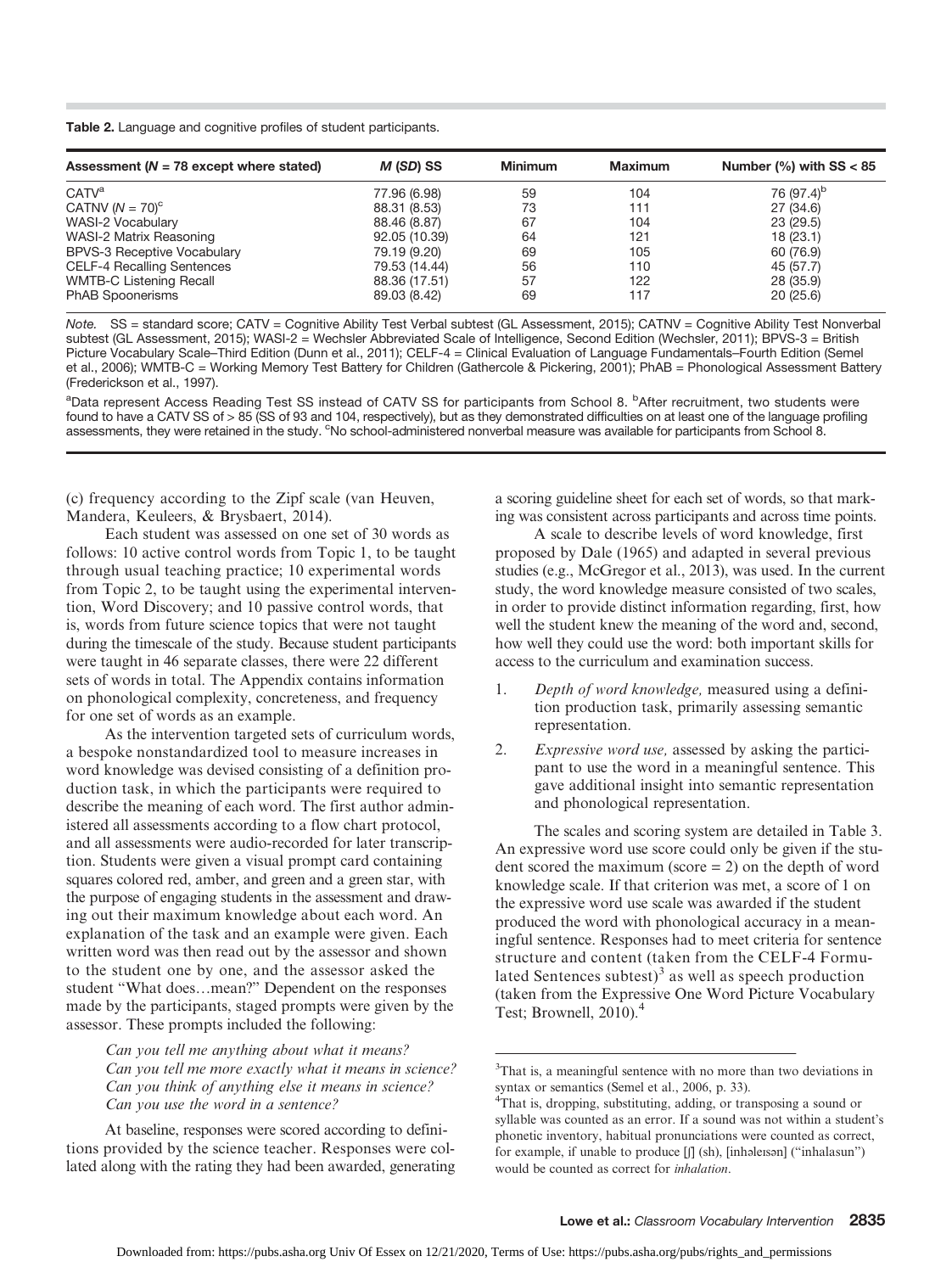| Rating |                                                                                              | Score on depth of word Score on expressive<br>knowledge scale | word use scale |
|--------|----------------------------------------------------------------------------------------------|---------------------------------------------------------------|----------------|
| Red    | Student does not demonstrate any knowledge<br>of word meaning.                               | O                                                             |                |
| Amber  | Student indicates some, but imprecise,<br>understanding of word meaning.                     |                                                               |                |
| Green  | Student demonstrates clear understanding<br>of meaning in the science context.               |                                                               |                |
|        | Green star Student can use the word in a spoken sentence.<br>Maximum achievable for 10 words | 20                                                            | 10             |

Table 3. Word knowledge assessment scoring system.

The validity of the depth of word knowledge assessment was measured by correlating the baseline depth of word knowledge assessment scores with the students' scores on the WASI-2 Vocabulary subtest, which is also a definition production task. There was a significant positive correlation between the depth of word knowledge scores and WASI-2 Vocabulary raw scores (Pearson's  $r = .492$ ,  $p < .01$ ).

In order to establish reliability of the assessment scoring, an SLT not otherwise connected with the study was trained by the first author in the use of the word knowledge assessment and its scoring. Sample audio recordings of the study cohort data were scored together to train the SLT in the application of the scoring guidelines. This SLT then second-marked 25% of the depth of word knowledge and expressive word use assessments at all time points directly from the audio recordings. The SLT was blind to the status of the words and to the marking of the first author. Unweighted Cohen's kappa, computed online (Lowry, 2001– 2017), indicated strong agreement between the two raters,  $\kappa = .841$  (95% CI [.820, .861]), suggesting that the scoring was reliable.

## Procedure

## Usual Teaching Practice Strategies

Usual teaching practice data were gathered through Topic 1 strategy records completed by the teachers and through lesson observations by the first author (see Tables 4 and 5). Only two teachers (eight instances) reported the use of specific aspects of semantic feature analysis such as drawing attention to function, location, attribute, or group, and only three teachers (three instances) reported using activities that involved phonological awareness. These data indicated that vocabulary teaching strategies used by teachers predominantly took a semantic (but not specifically semantic feature analysis) and literacy perspective.

## Teacher Training

The experimental word-learning intervention activities were taught to participating teachers in each school, in a 1-hr interactive training session, led by the first author. The training session took place between Topic 1 (usual teaching practice) and Topic 2 (Word Discovery). All resources necessary for the intervention activities and record keeping were supplied to teachers both in hard copy and electronically.

Teachers were asked to deliver the Word Discovery activities within each science lesson for the duration of Topic 2. A suggested schedule for implementing the word-learning activities over 10 lessons was provided for teachers.

## The Experimental Intervention

The intervention consisted of seven components, as detailed below.

Self-rating checklist. At the beginning of Topic 2, students were given a self-rating checklist. The 10 experimental words were listed on one sheet, against three columns headed with a sad face (representing no knowledge of word meaning), a noncommittal face (representing some knowledge), and a smiley face (representing secure knowledge). Teachers were asked to read the words aloud to the students, who then rated their own knowledge of the words individually by ticking the appropriate column. The self-rating checklist was done once at the beginning of the topic and once at the end of the topic so that students could review their own learning.

Visual image displayed with written word. An image representing each experimental word along with the written word, each on an A4 (210  $\times$  297 mm) laminated sheet, was supplied to the teachers for display in class throughout the topic.

Word detective. Words were introduced in context by reading aloud a piece of text from a lesson presentation on PowerPoint (Microsoft, 2016), and the teacher modeled what to do when encountering a new word. The concept of being a word detective was taken from Joffe (2011), and a word detective prompt card was devised as a mnemonic to remind the students of four key strategies for finding out the meaning of a new word (to look for morphological clues in the structure of the word, to look for contextual clues in the sentence or paragraph containing the word, asking another person, and using a dictionary). Teachers were asked to model being a word detective for at least three of the experimental words.

Word map. A word map (based on Elks & McLachlan, 2008) was used to introduce new concepts, forming a framework for exploring the meaning of the words. Out of all the activities, the word map was intended to be the one where the majority of the teaching of new curriculum content would occur. A word was written in the center of the word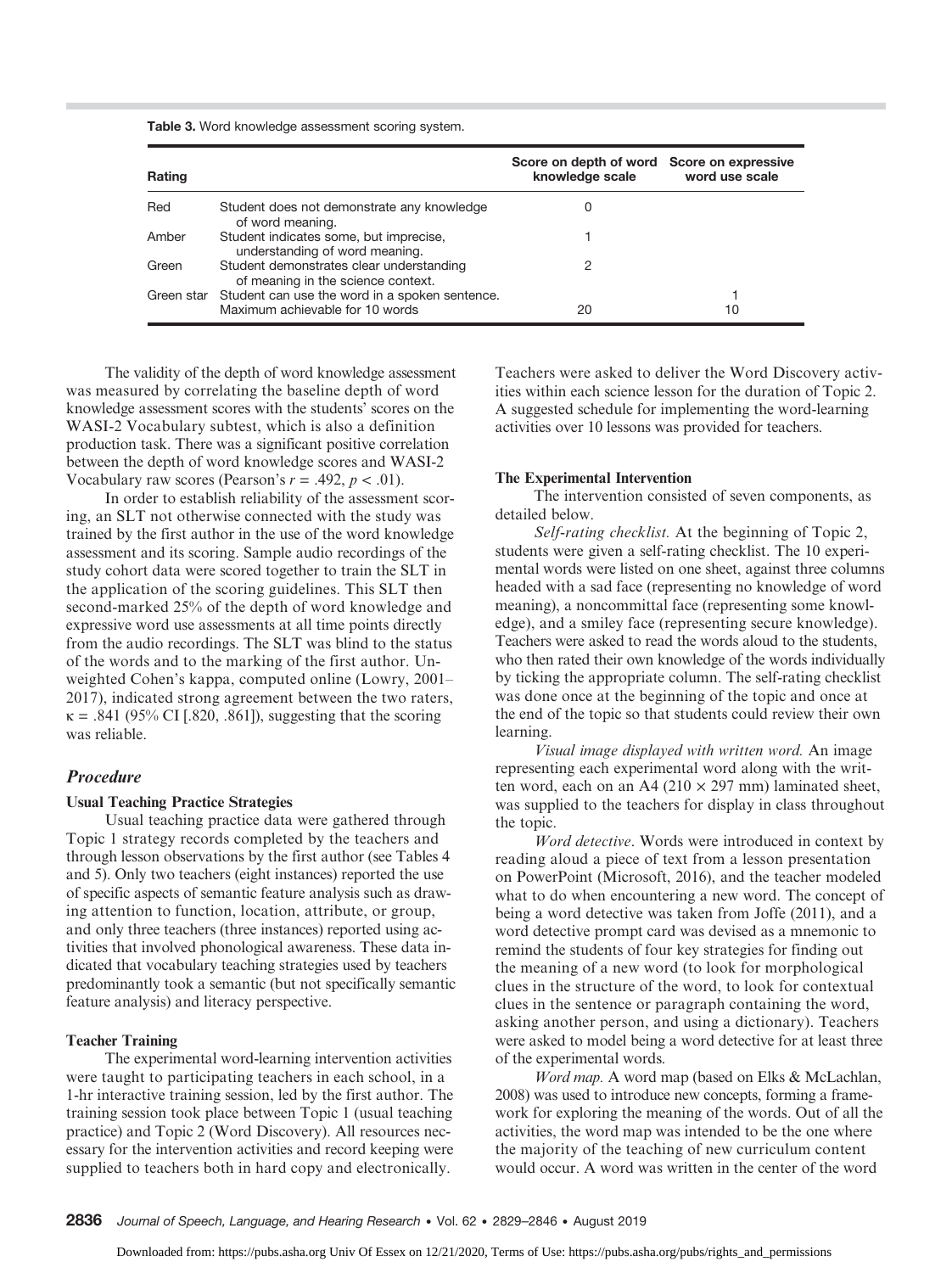| No. teachers<br>(out of $27$ ) | No. instances  | <b>Strategy</b>                                                                                         |
|--------------------------------|----------------|---------------------------------------------------------------------------------------------------------|
| 12                             | 22             | Definition games                                                                                        |
| 10                             | 11             | Spelling                                                                                                |
| 9                              | 44             | Practical demonstration/experiment                                                                      |
| 8                              | 20             | Give definitions                                                                                        |
| 8                              | 11             | Display key words with a visual image                                                                   |
| 7                              | 19             | Give examples                                                                                           |
| 6                              | 10             | Discussion                                                                                              |
| 6                              | 8              | List key words on the board                                                                             |
| 6                              | 8              | Teach how to derive meaning from morphology                                                             |
| 6                              | $\overline{7}$ | Encourage students to draw on personal experience<br>related to the word through scaffolded questioning |
| 6                              | 7              | Students write the word                                                                                 |
| 6                              | 6              | Use of a visual image: video                                                                            |
| 5                              | 7              | Students say the word aloud                                                                             |
| 5                              | 6              | Students to generate their own definition                                                               |
| 5                              | 5              | Reading                                                                                                 |
| 5                              | 5              | Students say the word in a sentence                                                                     |
| < 5                            | $1 - 6$        | Use of a visual image: diagram                                                                          |
|                                |                | Repetition                                                                                              |
|                                |                | Teach phonological awareness of the word                                                                |
|                                |                | Students write the word in a sentence                                                                   |
|                                |                | Semantic feature analysis                                                                               |
|                                |                | Students write the word: cloze                                                                          |
|                                |                | Students write the definition                                                                           |
|                                |                | Encourage students to think of a personal experience<br>related to the word                             |
|                                |                | Praise                                                                                                  |
|                                |                | Give synonyms                                                                                           |
|                                |                | Word generation                                                                                         |
|                                |                | Find associated words                                                                                   |
|                                |                | Develop student awareness by encouraging students<br>to identify unknown words                          |
|                                |                | Make word vocally salient                                                                               |
|                                |                | Students self-rate their own knowledge                                                                  |

Table 4. The most frequently used strategies reported by teachers.

map. On one side of the word, lines led to spaces in which to write the number of syllables, the initial phoneme, and words that rhyme with or sound like the word. This latter space also allowed for discussion about morphology and linking with other similar words through examining the root, prefix, and suffix. On the other side, lines led to spaces in which to write or draw the function of the object, its location, its constituent parts, what category it belonged to, and something that personalized the word to the student's own experience. Drawing was used as much as possible to provide visual support and to allow those with literacy difficulties to demonstrate their knowledge. The teachers initially did the word maps on the board as a whole-class activity, but once the students were familiar with the word map framework, it was used flexibly, for example, on a printed sheet in pairs, individually, or as homework. Teachers were asked to do a word map for at least five of the experimental words.

Word wise quickie. This is a short verbal activity (Elks & McLachlan, 2008) in which students are given a word: They think of a meaning, think of a sound (i.e., the number of syllables, initial phoneme, or a rhyme), and use the word in a spoken sentence. Teachers were asked to do a word wise quickie for at least the five words that had not been explained with a word map. It could be done as a whole class or in pairs. A prompt card was provided for teachers to use as a mnemonic for themselves or to display.

Sound and meaning bingo. The experimental words were written on the board, and students each chose a given number of them to write in a grid. The teacher gave a sound and meaning clue for a word, and students put their hand up if they had this word in their grid. Examples of clues for kinetic might be "It begins with k and means movement energy" or "It rhymes with frenetic and is the type of energy created by a rolling ball." One student with their hand up was asked to say the word aloud, and students who had it in their grid crossed it off. Play continued until one of the students had crossed off all their words and called bingo. Teachers were asked to play sound and meaning bingo three times in all, toward the end of the topic.

Key word sheet. This contained 10 boxes and the alphabet down the center. To complete an entry in the key word sheet, the student carried out the following tasks: writing the word in a box placing a dot under each syllable, drawing or writing their own understanding of what the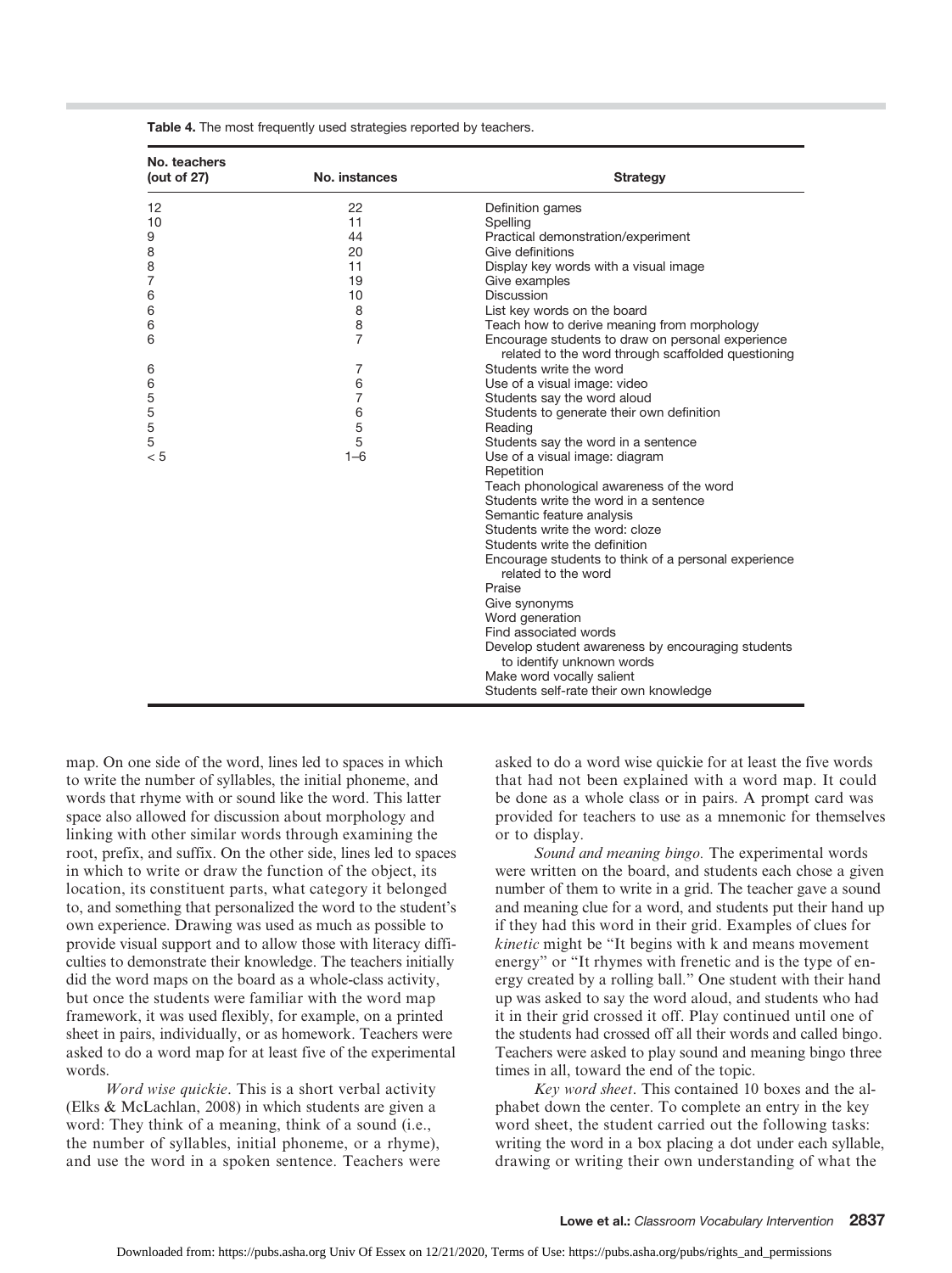| 8<br>10<br>7<br>8<br>6<br>6<br>< 5<br>$1 - 5$ | List key words on the board<br>Give definitions<br>Give definition: paraphrase<br>Repetition<br>Reading<br>Students write the word in a cloze activity<br>Encourage students to draw on personal<br>experience related to the word through<br>scaffolded questioning<br>Students say the word aloud<br>Give synonyms<br>Signpost<br>Students write the definition<br>Definition games<br>Teach how to derive meaning from morphology<br>Teacher elicits specific word<br>Students say the word in a sentence<br>Students write the word<br>Use of a visual image<br>Word generation<br>Map word to object<br>Give examples of use in multiple contexts<br>Give examples<br>Make word vocally salient<br>Teach phonological awareness of the word<br>Students self-rate their own knowledge of the word<br>Use of a visual image: diagram |
|-----------------------------------------------|------------------------------------------------------------------------------------------------------------------------------------------------------------------------------------------------------------------------------------------------------------------------------------------------------------------------------------------------------------------------------------------------------------------------------------------------------------------------------------------------------------------------------------------------------------------------------------------------------------------------------------------------------------------------------------------------------------------------------------------------------------------------------------------------------------------------------------------|

Table 5. The most frequently used strategies noted in lesson observations.

word meant, and drawing a line to link it with its initial letter. The key word sheet was placed in the student's book or folder at the beginning of the topic for easy access. The teachers were asked to provide opportunity for the students to do a key word sheet entry for all 10 experimental words.

## Fidelity Measures

Fidelity to the intervention protocol by participating teachers was measured in three ways.

Teachers' records. Topic 2 strategy records gave the researcher information on how many of the word-learning activities had been done, on what date, and with which words. Twenty-eight Topic 2 strategy records were received, from 20 of 30 teachers. For four teachers who did not return their strategy records, information was gained verbally or via e-mail.

Students' work. At the end of Topic 2, the researcher collected photocopies of relevant work produced by participating students. In some cases, students' work was not available to the researcher, for instance, if the students' books were at home for revision. Work was obtained from 63 students: word maps for 53 students, self-rating checklists for 46 students, key word sheets for 36 students, bingo sheets for 11 students, and word wise quickies for three students. These were anonymized upon receipt.

Lesson observations. Twenty lessons (17 teachers) were observed during Topic 2. The researcher collected data on

how new words were taught, frequency of exposure of experimental and control words, and duration of the word-learning activities. The length of time each word-learning activity took was recorded in order to calculate an average length of time for each word-learning activity.

Following Topic 2, data from these three sources of information were cross-referenced and collated to gain an overall picture of the intervention that each participant received. Of the 46 classes, there was evidence that 23 utilized the self-rating checklist at least once, at least 18 displayed visual images, 19 modeled being a word detective, 32 used word maps, 20 used word wise quickies, 22 played sound and meaning bingo, and 25 completed key word sheets.

### Dosage

From the fidelity data (teachers' records, students' work, and lesson observations), it was calculated that the total amount of time each class spent on Word Discovery activities in Topic 2 ranged between 6.5 and 135.5 min (average: 62.5 min). To avoid contamination of the data, teachers were not asked during Topic 1 to record the amount of time spent on teaching words. The relative time spent in each condition was therefore made by comparing the total amount of time spent in lessons for each topic and by examining word exposure. Topic 1 was delivered in an average of 11.6 lessons (range: 5–20 lessons) over an average period of 4.25 weeks (range: 2–9 weeks). Topic 2 was delivered in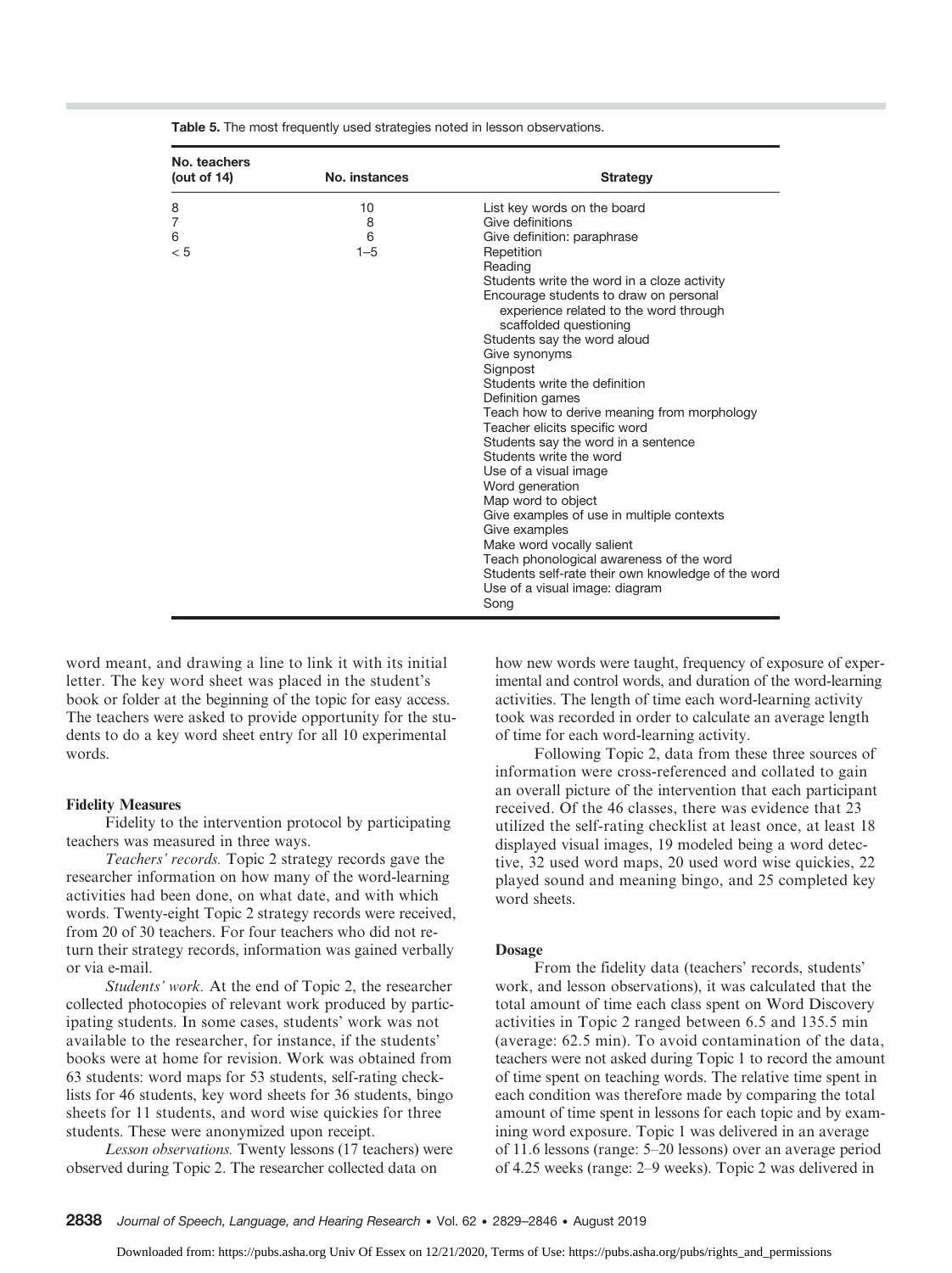an average of 13.1 lessons (range: 6–27 lessons), over an average period of 4.33 weeks (range: 2–9 weeks). A relatedsamples *t* test showed that the difference in the number of lessons between Topic 1 and Topic 2 was not significant,  $t(35) = -1.542$ ,  $p = .132$ . All lessons were between 50 and 60 min long.

## Word Exposure

In their strategy records for both Topics 1 and 2, teachers recorded which words were taught and estimated how often they spoke each word to the class. The mean number of words taught in Topic 1 was 8.5 out of 10, and in Topic 2, it was 8.8 out of 10. Wilcoxon signed-ranks test, employed because the data were not normally distributed, indicated that this difference was not significant ( $Z = -1.593$ ,  $p = .111$ ). There was a marginally significant difference between the conditions in terms of the amount of exposure the words received ( $Z = -1.965$ ,  $p = .049$ ), with the experimental words receiving more exposure  $(M = 9.7)$ , range per class: 5.1–19.9) than the usual teaching practice words  $(M = 8.3$ , range per class: 1.6–23.4). Teachers did not have access to the no-intervention words; exposure of these, therefore, was measured only by researcher lesson observations. None of the no-intervention words was observed to have been used, in either phase of the study.

## **Results**

## Depth of Word Knowledge

Depth of word knowledge data were analyzed using SPSS 23 (IBM Corp., 2015). Means and standard deviations for depth of word knowledge scores in each condition and at each time point are presented in Table 6.

To investigate depth of word knowledge performance in each experimental condition, a 3 (condition: usual teaching practice, experimental [Word Discovery], no intervention)  $\times$ 3 (time: pre, post, and follow-up test) related (repeatedmeasures) analysis of variance (ANOVA) was conducted, followed by planned pairwise comparisons with Bonferroni corrections. Where Mauchly's test indicated that the assumption of sphericity had been violated, a Greenhouse– Geisser correction was employed. There was a significant

main effect of time,  $F(2, 154) = 74.040$ ,  $p < .001$ ,  $\eta_p^2 = .490$ , large effect size, and a significant main effect of condition (sphericity not assumed),  $F(1.968, 151.545) = 137.872$ ,  $p < .001$ ,  $\eta_p^2 = .642$ , large effect size. Importantly, and as predicted, there was a significant Time  $\times$  Condition interaction effect (sphericity not assumed),  $F(2.643, 203.516) =$ 26.080,  $p < .001$ ,  $\eta_p^2 = .253$ , large effect size, observed power  $= 1.0$ .

To explore the interaction, planned comparisons with Bonferroni corrections were conducted to compare the effects of time point for usual teaching practice, experimental (Word Discovery) and no-intervention words separately. Depth of word knowledge of usual teaching practice words was significantly greater at the postintervention point  $(M = 5.72, SD = 3.29)$  than at pre-intervention  $(M = 4.14,$  $SD = 2.75$ ,  $p < .001$ ,  $d = 0.52$ , medium effect size, and there was no significant change between postintervention and follow-up ( $M = 5.38$ ,  $SD = 3.36$ ),  $p = .272$ . This indicated that students' depth of word knowledge of usual teaching practice words increased significantly following usual teaching practice and that this increase was maintained 5 weeks later. This was confirmed by a significant difference between pre-intervention and follow-up scores ( $p < .001$ ). Depth of word knowledge of experimental words was significantly greater at the postintervention point  $(M = 6.96, SD = 3.85)$  than at pre-intervention  $(M = 3.50,$  $SD = 2.51$ ,  $p < .001$ ,  $d = 1.09$ , large effect size. Depth of word knowledge at follow-up ( $M = 6.17$ ,  $SD = 3.80$ ) was significantly lower than at postintervention ( $p = .002$ ), but still significantly greater than at pre-intervention ( $p < .001$ ). This indicated that students' depth of word knowledge of experimental words increased significantly following the experimental intervention and that this increase was partially maintained 5 weeks later. There was no significant change in depth of word knowledge of no-intervention words between pre-intervention ( $M = 0.92$ ,  $SD = 1.27$ ) and postintervention ( $M = 0.99$ ,  $SD = 1.47$ ),  $p = 1.000$ , or between postintervention and follow-up ( $M = 0.90$ ,  $SD = 1.37$ ),  $p = 1.000$ .

Further planned comparisons with Bonferroni corrections examined the effects of condition at each time point. At the pre-intervention point, depth of word knowledge of usual teaching practice words ( $M = 4.14$ ,  $SD = 2.75$ ) was

Table 6. Mean scores, ranges, and confidence intervals for depth of word knowledge in each condition and at each time point.

| <b>Condition</b>                              | <b>Pre-intervention</b>   | <b>Postintervention</b>   | Follow-up                 |
|-----------------------------------------------|---------------------------|---------------------------|---------------------------|
|                                               | M (SD) (Range)            | M (SD) (Range)            | M (SD) (Range)            |
|                                               | [95% Confidence interval] | [95% Confidence interval] | [95% Confidence interval] |
| Usual teaching practice words out of 20       | $4.14(2.75)(0-11)$        | $5.72$ (3.29) (0-15)      | $5.38(3.36)(0-14)$        |
|                                               | [3.53, 4.75]              | [4.88, 6.56]              | [4.63, 6.13]              |
| Experimental words (Word Discovery) out of 20 | 3.50(2.51)                | 6.96(3.87)                | 6.17(3.80)                |
|                                               | $(0 - 10)$                | $(0-17)$                  | $(0 - 16)$                |
| No-intervention words out of 20               | [2.94, 4.06]              | [6.1, 7.82]               | [5.33, 7.01]              |
|                                               | 0.92(1.27)                | 0.99(1.47)                | 0.90(1.37)                |
|                                               | $(0-5)$                   | $(0 - 8)$                 | $(0-8)$                   |
|                                               | [0.68, 1.2]               | [0.66, 1.3]               | [0.6, 1.2]                |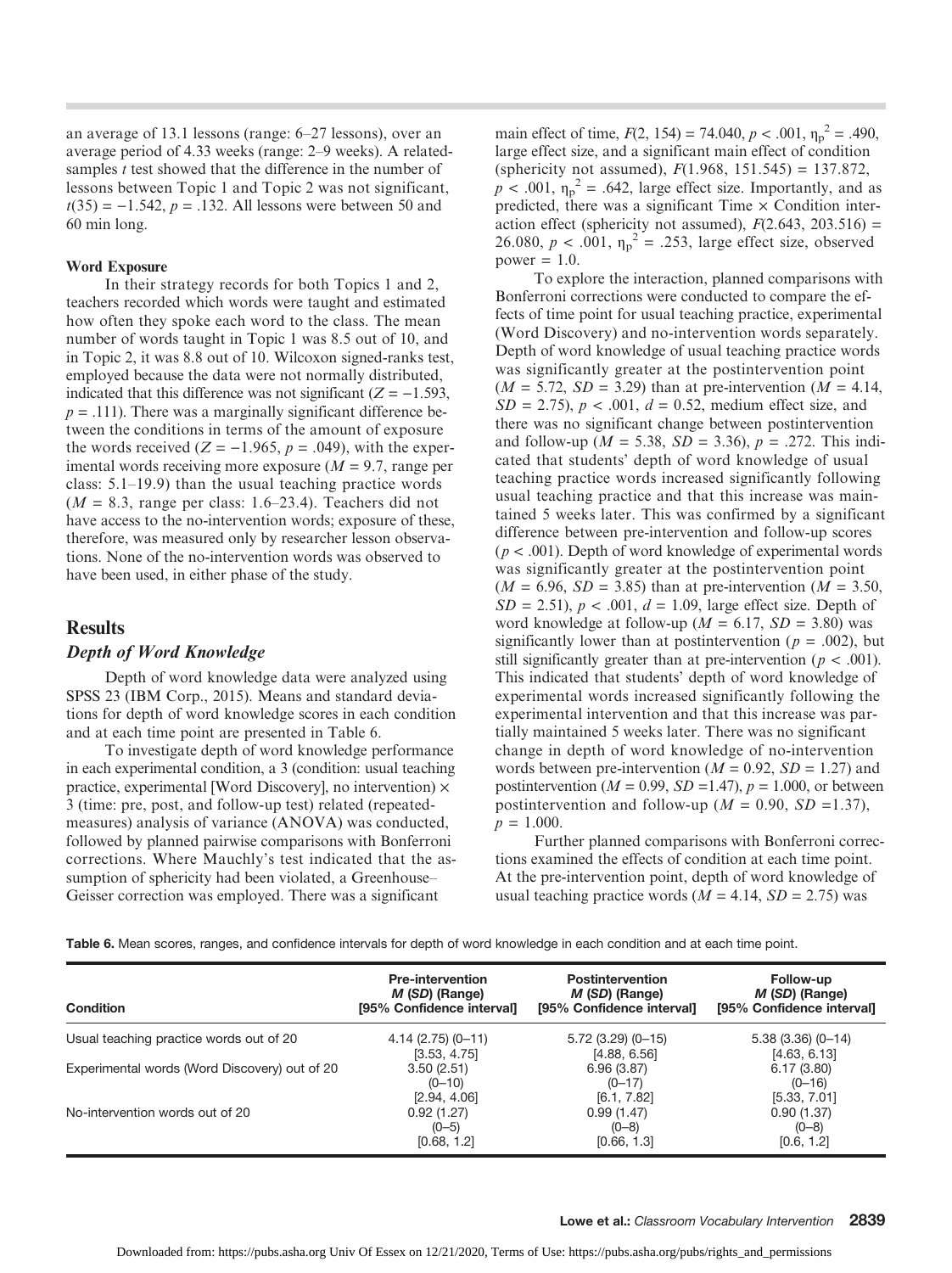numerically greater than that of the experimental words  $(M = 3.50, SD = 2.51)$ , but this difference was not significant ( $p = .137$ ). Depth of word knowledge of no-intervention words ( $M = 0.92$ ,  $SD = 1.27$ ) was significantly lower than that of both usual teaching practice words ( $p < .001$ ) and experimental words ( $p < .001$ ). At the postintervention point, depth of word knowledge of experimental words  $(M = 6.96, SD = 3.85)$  was significantly greater than that of usual teaching practice words ( $M = 5.72$ ,  $SD = 3.29$ ),  $p = .015$ . Depth of word knowledge of no-intervention words  $(M = 0.99, SD = 1.47)$  was significantly lower than that of both usual teaching practice words ( $p < .001$ ) and experimental words ( $p < .001$ ). At the follow-up point, depth of word knowledge of experimental words ( $M = 6.17$ ,  $SD =$ 3.80) was still numerically greater than that of the usual teaching practice words ( $M = 5.38$ ,  $SD = 3.36$ ), but this difference was not significant ( $p = .224$ ). Depth of word knowledge of no-intervention words  $(M = 0.90, SD = 1.37)$ was significantly lower than that of both usual teaching practice words ( $p < .001$ ) and experimental words ( $p < .001$ ).

## Expressive Word Use

Means and standard deviations for expressive word use in each condition and at each time point are presented in Table 7. The level of expressive word use in all conditions was very low and demonstrated floor effects, with all data except postintervention expressive word use of experimental words being positively skewed. Therefore, nonparametric analyses were used to examine changes in expressive word use over time for each condition. Three separate Friedman's one-way repeated-measures ANOVAs were conducted followed by post hoc Wilcoxon signed-ranks tests with Bonferroni corrections applied. For words taught through usual teaching practice, there was a significant effect of time on expressive word use,  $\chi^2(2) = 7.369$ ,  $p = .025$ . Wilcoxon signed-ranks test showed that expressive word use of usual teaching practice words was significantly greater at the postintervention point ( $M = 0.96$ ,  $SD = 1.39$ ) than at pre-intervention ( $M = 0.58$ ,  $SD = 0.91$ ),  $Z = 2.674$ ,  $p = .007$ , effect size  $d = 0.33$ , but that there was no significant change between postintervention and follow-up ( $M =$ 0.97,  $SD = 1.37$ ,  $Z = -0.186$ ,  $p = .853$ . This indicated that

students' expressive word use increased following usual teaching practice and that this increase was maintained 5 weeks later. This was confirmed by a significant difference between pre-intervention and follow-up,  $Z = -3.157$ ,  $p = .002$ . For experimental words, there was also a significant effect of time on expressive word use,  $\chi^2(2) = 53.153$ ,  $p < .001$ . Wilcoxon signed-ranks test showed that expressive word use of experimental words was significantly greater at the postintervention point ( $M = 1.78$ ,  $SD = 1.80$ ) than at pre-intervention ( $M = 0.45$ ,  $SD = 0.73$ ),  $Z = -5.783$ ,  $p < .001$ , effect size  $d = 0.96$ . Expressive word use at followup ( $M = 1.49$ ,  $SD = 1.65$ ) was significantly lower than at postintervention,  $Z = -2.556$ ,  $p = .011$ , but still significantly greater than at pre-intervention,  $Z = -5.398$ ,  $p < .001$ . This indicated that students' expressive word use of experimental words increased following the experimental intervention and that this increase was partially maintained 5 weeks later. There was no significant effect of time on expressive word use for no-intervention words,  $\chi^2(2) = 4.192$ ,  $p = .123$ .

Three further Friedman's one-way ANOVAs were conducted to examine differences in expressive word use between the three teaching conditions at each time point, followed by post hoc Wilcoxon signed-ranks tests, Bonferroni corrected.

At pre-intervention, there was a significant difference between the teaching conditions in expressive word use,  $\chi^2(2) = 20.162$ ,  $p < .001$ . Wilcoxon signed-ranks test showed that there was no difference in expressive word use between the usual teaching practice words ( $M = 0.58$ ,  $SD = 0.91$ ) and the experimental words ( $M = 0.45$ ,  $SD = 0.73$ ),  $Z = -1.059$ ,  $p = .290$ , but that expressive word use of no-intervention words ( $M = 0.15$ ,  $SD = 0.40$ ) was significantly lower than that of both usual teaching practice words  $(Z = -3.94,$  $p < .001$ ) and experimental words (Z = -3.41,  $p = .001$ ). There was also a significant difference between the teaching conditions in expressive word use at postintervention,  $\chi^2(2) = 67.980, p < .001$ , with expressive word use of experimental words ( $M = 1.78$ ,  $SD = 1.80$ ) being significantly greater than that of usual teaching practice words ( $M = 0.96$ ,  $SD = 1.39$ ,  $Z = -3.796$ ,  $p < .001$ . Again, expressive word use of no-intervention words ( $M = 0.08$ ,  $SD = 0.31$ ) was significantly lower than that of both usual teaching practice words  $(Z = -5.35, p < .001)$  and experimental words  $(Z = -6.33,$ 

Table 7. Mean scores, ranges, and confidence intervals for expressive word use in each condition and at each time point.

| <b>Condition</b>                              | <b>Pre-intervention</b><br>M (SD) (Range)<br>[95% Confidence interval] | <b>Postintervention</b><br>M (SD) (Range)<br>[95% Confidence interval] | Follow-up<br>M (SD) (Range)<br>[95% Confidence interval] |
|-----------------------------------------------|------------------------------------------------------------------------|------------------------------------------------------------------------|----------------------------------------------------------|
| Usual teaching practice words out of 10       | $0.58(0.91)(0-4)$                                                      | $0.96(1.39)(0-6)$                                                      | $0.97(1.37)(0-5)$                                        |
|                                               | [0.39, 0.78]                                                           | [0.65, 1.27]                                                           | [0.66, 1.27]                                             |
| Experimental words (Word Discovery) out of 10 | 0.45(0.73)                                                             | 1.78 (1.80)                                                            | 1.49 (1.65)                                              |
|                                               | $(0-3)$                                                                | $(0-6)$                                                                | $(0 - 7)$                                                |
|                                               | [0.29, 0.61]                                                           | [1.38, 2.18]                                                           | [1.12, 1.86]                                             |
| No-intervention words out of 10               | 0.15(0.40)                                                             | 0.08(0.31)                                                             | 0.14(0.35)                                               |
|                                               | $(0-2)$                                                                | $(0-2)$                                                                | $(0-1)$                                                  |
|                                               | [0.06, 0.24]                                                           | [0.01, 0.15]                                                           | [0.06, 0.22]                                             |

2840 Journal of Speech, Language, and Hearing Research • Vol. 62 • 2829–2846 • August 2019

Downloaded from: https://pubs.asha.org Univ Of Essex on 12/21/2020, Terms of Use: https://pubs.asha.org/pubs/rights\_and\_permissions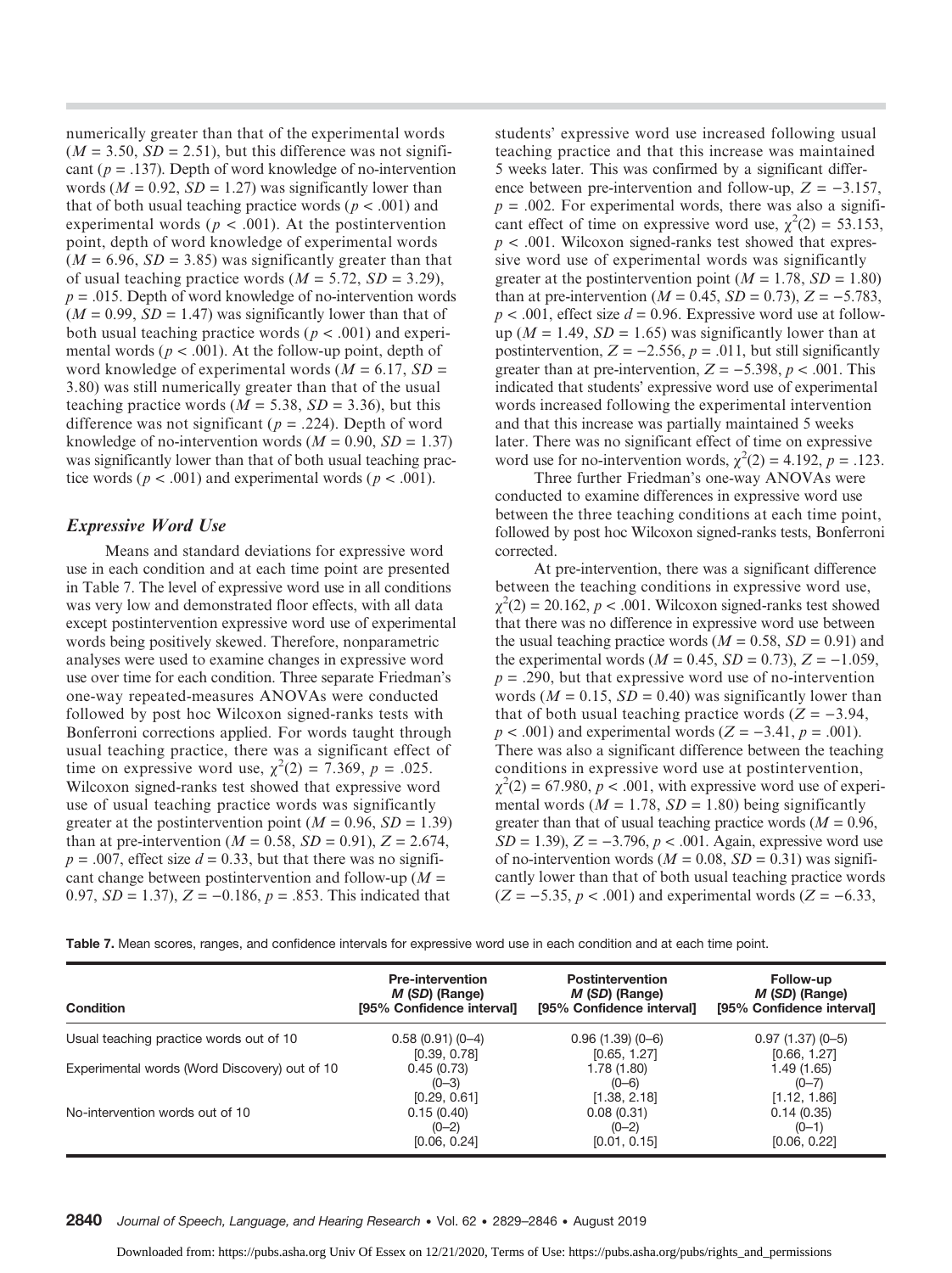$p < .001$ ). At follow-up, there was a significant difference between the teaching conditions,  $\chi^2(2) = 49,922$ ,  $p < .001$ . Expressive word use of experimental words  $(M = 1.49, SD =$ 1.65) continued to be greater than that of usual teaching practice words ( $M = 0.97$ ,  $SD = 1.37$ ),  $Z = -2.472$ ,  $p = .013$ . Expressive word use of no-intervention words  $(M = 0.14,$  $SD = 0.35$ ) continued to be significantly lower than that of both usual teaching practice words ( $Z = -5.10, p < .001$ ) and experimental words ( $Z = -5.96$ ,  $p < .001$ ).

## **Discussion**

The aim of the current study was to examine the effectiveness of a new vocabulary intervention package, Word Discovery, in increasing the participants' knowledge of science curriculum words. Participants' knowledge of 30 science words was assessed at pre-intervention, postintervention, and follow-up assessment points: 10 words were taught by science teachers through usual teaching practice, 10 matched experimental words were taught by the same teachers using the experimental intervention activities, and 10 matched words received no intervention.

In respect of Hypothesis 1, that the increase in depth of word knowledge for experimental words would be greater than that for words taught through usual teaching practice, from pre- to postintervention, results were in line with predictions, with experimental intervention being more effective than usual teaching practice in increasing the depth of word knowledge of participating students. The mean numerical gain from pre- to postintervention for depth of word knowledge of usual teaching practice words was 1.58 ( $SD = 2.71$ ;  $d = 0.52$ , medium effect size), and for experimental words, it was  $3.46$  (SD =  $3.24$ ;  $d = 1.09$ , large effect size), out of a possible 20. Regarding maintenance of depth of word knowledge, results were less clearly in line with predictions: From postintervention to followup, depth of word knowledge of usual teaching practice words was maintained, but depth of word knowledge of experimental words was not fully maintained. Thus, Hypothesis 1 with regard to maintenance of depth of word knowledge was not supported.

In respect of Hypothesis 2, that the increase in expressive use of experimental words would be greater than for words taught through usual teaching practice, from pre- to postintervention, results were again in line with predictions, with experimental intervention being more effective than usual teaching practice in increasing the expressive word use of participating students. The mean numerical gain from pre- to postintervention for expressive word use of usual teaching practice words was 0.58  $(SD = 1.21; d = 0.33$ , small effect size), and for experimental words, it was 1.33 ( $SD = 1.67$ ;  $d = 0.96$ , large effect size), out of a possible 10. Regarding maintenance of expressive word use, expressive use of usual teaching practice words was maintained from postintervention to follow-up, but expressive use of experimental words was not fully maintained. Nonetheless, at follow-up, expressive use of experimental words remained significantly higher

than expressive use of usual teaching practice words. Thus, there was partial support for Hypothesis 2 with regard to maintenance of expressive word use. There was no change in students' depth of word knowledge or expressive use of no-intervention words over time, confirming that change in usual teaching practice and experimental word knowledge was not due to maturity or practice effects.

## Depth of Word Knowledge Pre- to Postintervention

If we consider the effect of Word Discovery compared with usual teaching practice, the difference in depth of word knowledge gain was 1.88 (out of a possible 20), representing additional knowledge of up to two words in the experimental condition, with the resultant advantages in the classroom. These results are comparable to those found in other vocabulary intervention studies with adolescents. For example, the mean word knowledge gain in Snow et al. (2009) was 4.43 out of 40 assessed words ( $d =$ 0.21, small effect size), and in Spencer et al. (2017), the mean gain was 1.17 out of 10 targeted words ( $\eta^2 = .42$ , large effect size). The clinical significance of the gains in the current study is further demonstrated by considering that gains were achieved with a smaller amount of cumulative intervention intensity compared to other studies. For example, in the current study, intervention duration ranged from 6.5 min to 2.25 hr  $(M = 62 \text{ min})$  over an average of 4–5 weeks. This compares with cross-curricular intervention throughout the course of one academic year (Snow et al., 2009) and 6–7 hr of intervention over 10 weeks (Spencer et al., 2017). Furthermore, as this was a cascading intervention, whereby the SLT trained another agent of change (the teachers), it is relevant to consider the amount of training provided. In the current study, this was 1 hr, considerably less than in other studies. For example, in a study by Starling, Munro, Togher, and Arciuli (2012), training on language modification techniques took place in 50-min sessions once a week for 10 weeks, concurrently with the intervention.

## Expressive Word Use Pre- to Postintervention

Considering the effect of Word Discovery compared with usual teaching practice, the difference in expressive word use was 0.95, representing an additional expressive advantage of one word (out of a possible 10). Although this mirrors the depth of word knowledge result, this result needs to be interpreted with caution. First, the level of expressive word use in all conditions was very low and demonstrated floor effects, and furthermore, the expressive word use score depended on success on the depth of word knowledge task. It was, however, felt to be important to report the effect of the intervention on expressive word use, given the significance of the ability to use words expressively for examination success, and results do indicate a potential for Word Discovery intervention to impact on expressive word use.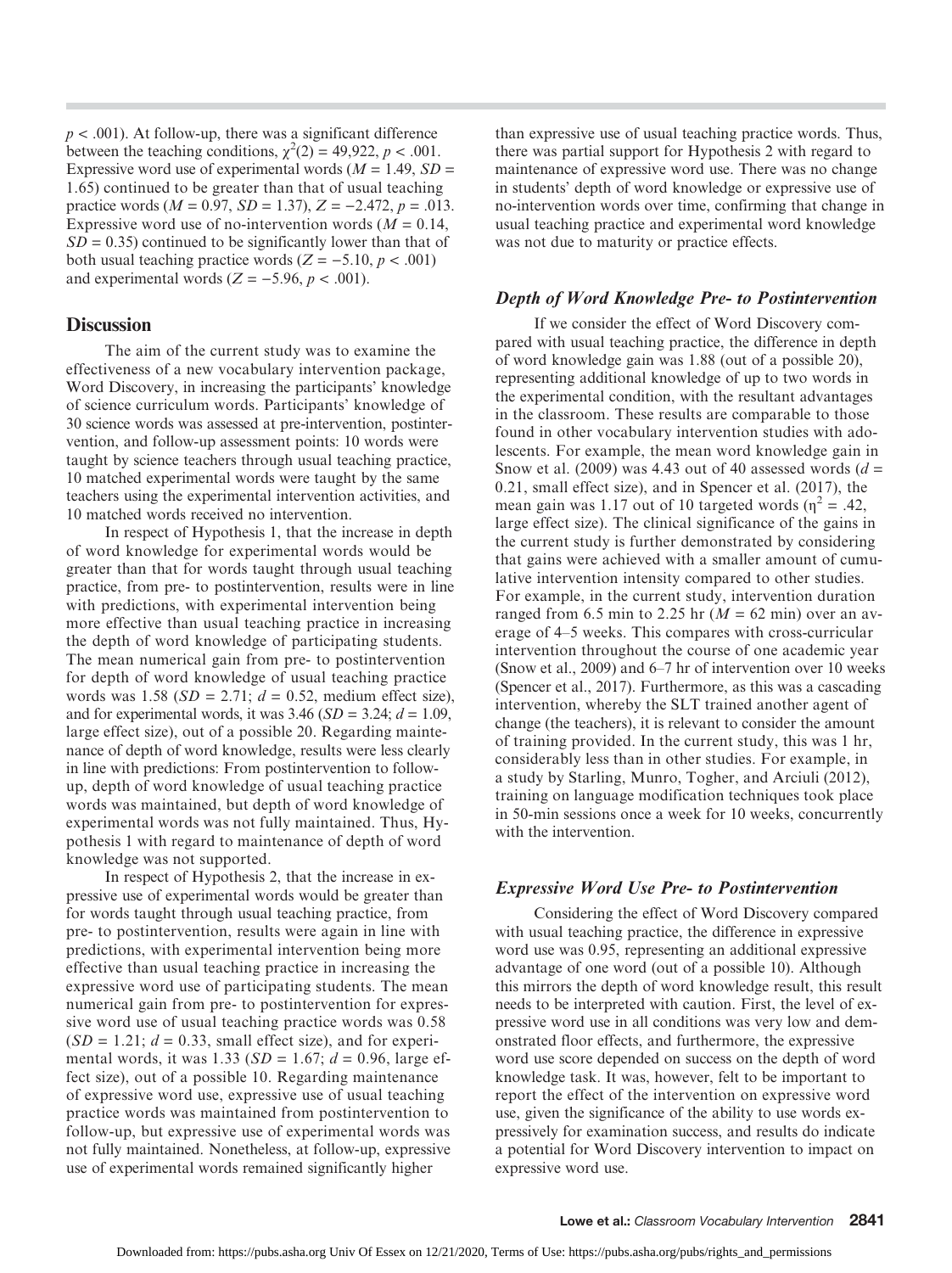## Why Was Word Discovery Intervention Effective?

One reason for the effectiveness of Word Discovery intervention in increasing depth of word knowledge, and potentially expressive word use, may be because it addressed multiple aspects of word learning. In fidelity observations of usual teaching practice during Topic 1, limited use of semantic feature analysis or phonological awareness strategies was observed. The survey of mainstream secondary school teachers and SLTs by Lowe et al. (submitted) suggests that this is typical of vocabulary teaching practice across the United Kingdom. In contrast, Word Discovery activities made phonological and semantic information explicit and linked phonological with semantic information, thus facilitating the mapping of phonological form onto semantic content (Leonard, 1998). In addition, the activities involved deliberate verbal repetition of the words by both teachers and students, thus supporting phonological processing skills. The Word Discovery approach, therefore, had the potential to benefit those who had phonological weaknesses but relative semantic strengths, as well as those for whom the converse was true. In addition, visual support, orthographic input, and personalization were intrinsic to the intervention, thus exploiting a wide range of modalities and skills.

Furthermore, the experimental words received somewhat more exposure than the usual teaching practice words. Amount of exposure has been shown to be associated with increased word learning for younger children with language disorder (Rice, Oetting, Marquis, Bode, & Pae, 1994). The Word Discovery intervention provided a framework in which word exposure occurred in focused and meaningful contexts, directly targeting the phonological and semantic aspects of word learning that are challenging for children and adolescents with language disorder.

## **Maintenance**

The modest increases in depth of knowledge of the usual teaching practice words were maintained at the followup time point, whereas the larger increases of the experimental Word Discovery words were less well maintained. This was also the case for maintenance of expressive word use, although expressive word use of Word Discovery words remained significantly higher than that of usual teaching practice words. This contrasts with other vocabulary studies, which have demonstrated retention in word knowledge, for example, Clegg (2014), who used a 4-week follow-up period, and Spencer et al. (2017), who used a 10-week followup period. A possible explanation for the different findings of the current study may relate to verbal working memory and semantic representation weaknesses. Many participants had very low scores on the CELF-4 UK Recalling Sentences subtest and the Working Memory Test Battery for Children Listening Recall subtest, implying possible inefficiencies within verbal working memory (Henry & Botting, 2017). A potential hypothesis is that, during the word-learning

activities, components of working memory were repeatedly activated, for the experimental words more so than for the usual teaching practice words, keeping the experimental words constantly primed, but that due to the verbal working memory and semantic limitations of the participants, less secure or limited semantic representations were laid down. If this was the case, during the follow-up period with no revision, the insecure traces of understanding that had been acquired during the intervention period could have become lost or difficult to retrieve. This interpretation is consistent with the proposition by Kail and Leonard (1986) that semantic limitations contribute to inefficient word storage. A speculative hypothesis to explain why expressive word use showed a greater tendency toward better maintenance than depth of word knowledge could be that the phonological component of Word Discovery activities facilitated expressive performance by strengthening phonological deficits and enabling stronger phonological representations to be established. This would concur with the position that weak phonological skills particularly affect naming (Lahey & Edwards, 1999; Stackhouse & Wells, 1997). However, to test these hypotheses, future work is required, in which more precise information is obtained on the working memory, semantic, and phonological skills of the participants than was sought in the current study.

## Clinical and Educational Implications

The success of the intervention was dependent upon effective collaboration between the researcher (an SLT) and participating science teachers. The use of curriculum vocabulary in the current study conforms to the concept of "curriculum-relevant therapy" advocated by Ehren (2002, p. 60), which represents a meeting point at which the different spheres of knowledge of the teacher and the SLT/P can meet and bear fruit. The current study builds on the findings of Murphy et al. (2017), which showed the effectiveness of delivering a program of vocabulary intervention within English lessons. The added valued provided by the current study is that of applying principles of vocabulary intervention to the science curriculum, targeting words that are inherent to the subject syllabus. This approach has the potential to be applicable to subjects across the whole secondary school curriculum.

The gains in depth of word knowledge and expressive word use were made as a consequence of relatively modest input, both in the amount of training that the teachers received (1 hr) and in the amount of intervention that the students received (average: 1 hr). As this amount of teacher or SLT/P collaboration and classroom input was achievable in the research context, it is reasonable to conclude that it has the potential to translate into practice, demonstrating ecological validity.

A further reason for the success of the intervention may have been its timeliness, occurring at a point in time where developmental and environmental opportunities coincide. Developmentally, this relates to continuing development of metalinguistic awareness during adolescence (Spencer,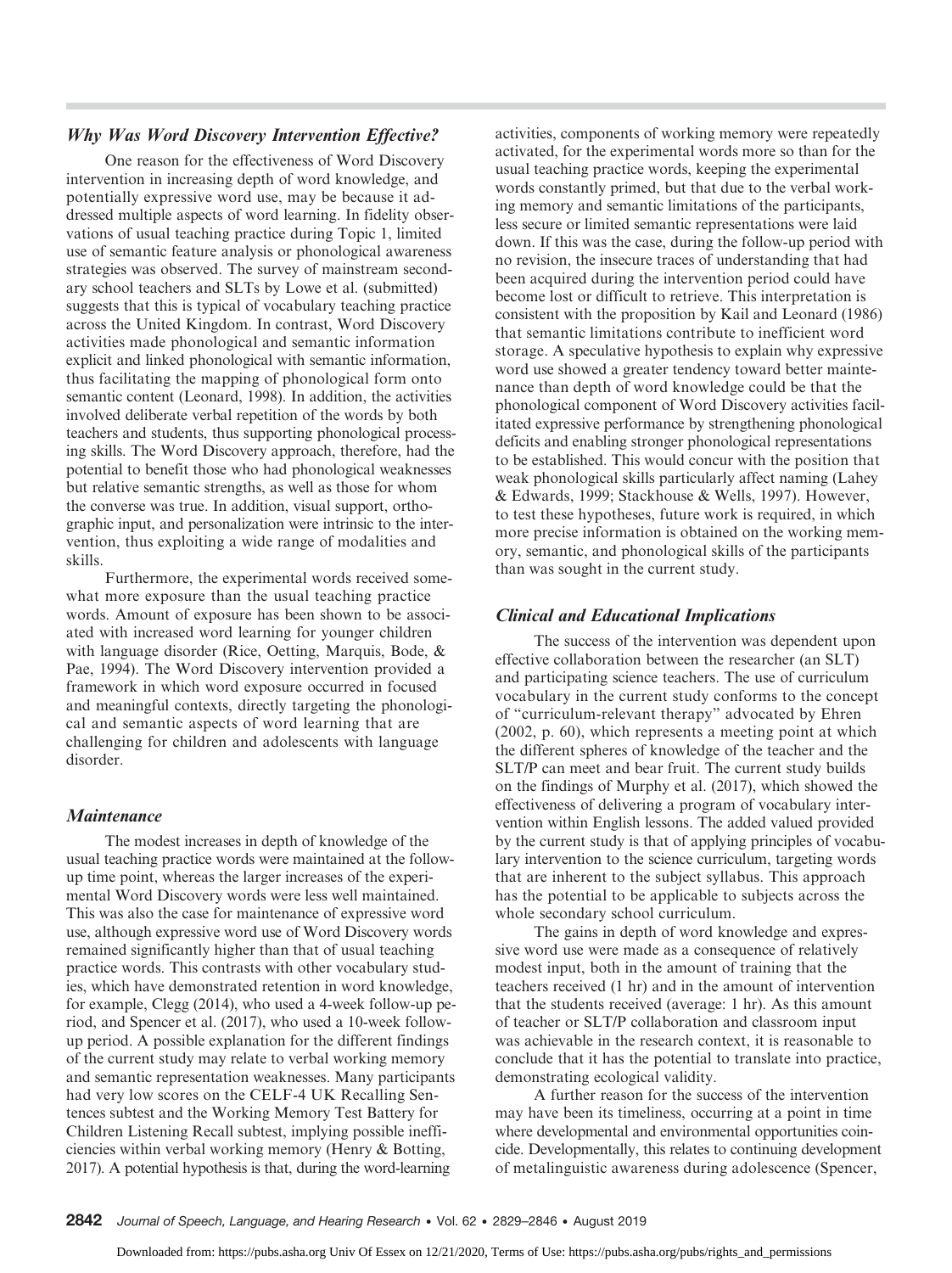Clegg, & Stackhouse, 2013; Van Kleeck, 1984). At the same time, because of the heightened neurological changes taking place during adolescence, students have the potential to respond to educational and rehabilitation programs during this period (Blakemore & Choudhury, 2006). These developments coincide with a critical period in the adolescent's school career. At secondary school, vocabulary becomes increasingly technical and specialized (Nippold, 2007), yet there is no respite from the pace at which new vocabulary is presented to students, nor from the increasing focus on examination success (DfE, 2017b). Therefore, research and practice in the field of language disorder need to move beyond the view that intervention can be effective even in this older age group (e.g., Ebbels et al., 2012), to a standpoint where adolescence is viewed as a critical window of opportunity in which it is crucial to intervene.

The purpose of the follow-up assessment was to evaluate retention after a period of no input, and it showed that recently acquired phonological and semantic knowledge had, to some extent, deteriorated. The implication of these findings for practice is the need for constant revision to maintain recently acquired word knowledge. If revision opportunities occur at intervals that are too far apart, the deterioration of phonological and semantic information could result in the information becoming too poorly specified to retrieve, leaving students with language disorder at risk of falling further behind. Revision opportunities for students with language disorder need to occur with regularity and frequency.

## Limitations and Areas for Future Research

One potential confound arising from the study design was that, because the two sets of words were chosen from different topics, some topics may have been more interesting to students than others, and some topics may have had a propensity toward more abstract or technical words than others. However, the fact that there were 22 different sets of words across the study mitigates against these possibilities, which could have arisen if a single set of experimental and control words had been used, adding confidence to the findings.

Blind assessment would have added further to the strength of the study; however, due to the geographical spread of participating schools and the critical timing for assessments, it was not possible to source and train independent assessors in the given time frame. In the absence of blind assessment, independent reliability checks were employed to maximize the rigor of the results, with the resultant kappa coefficients indicating strong interrater reliability.

The presence of floor effects in the expressive word use measure was possibly a consequence of the complexity of the subject-specific vocabulary. So that indicative results could be obtained, this was dealt with by the use of nonparametric statistics. Nonetheless, replication of the study is necessary using word sets that are more within participants' zone of proximal development.

Other areas for future research include examination of the impact of working memory, semantic, and phonological skills of the participants on their response to intervention, as well as the differential effects of each component word-learning activity. It is also important, given the prevalence of low language levels in areas of social disadvantage, to investigate the impact of socioeconomic status on the results of intervention.

## **Conclusion**

The findings of the current study underline the considerable difficulty that adolescents with language disorder have in understanding and using science curriculum words. This lends strong support to the findings of previous research showing the persistence of language disorder in adolescence and the complexity of science vocabulary, particularly for adolescents with language disorder. Because of these ongoing difficulties, it is essential to find optimum ways of helping these students. The Word Discovery intervention in the current study led to positive gains in depth of word knowledge and expressive word use immediately following intervention, which were maintained to a more limited degree at follow-up. It therefore represents a candidate for inclusion in the intervention options open to teachers and SLT/Ps working collaboratively in secondary schools.

## Acknowledgments

This study was funded by a PhD studentship from the School of Health Sciences, City, University of London. The authors thank the participating staff and students from all the schools involved.

## References

- Bercow, J. (2008). The Bercow report: A review of service for children and young people  $(0-19)$  with speech, language and communication needs. London, United Kingdom: DCSF.
- Bishop, D. V. M. (2014). Uncommon understanding. London, United Kingdom: Psychology Press.
- Bishop, D. V. M., Snowling, M. J., Thompson, P. A., Greenhalgh, T., & CATALISE-2 Consortium. (2017). Phase 2 of CATALISE: A multinational and multidisciplinary Delphi consensus study of problems with language development: Terminology. The Journal of Child Psychology and Psychiatry, 58, 1068–1080.
- Blakemore, S., & Choudhury, S. (2006). Development of the adolescent brain: Implications for executive function and social cognition. The Journal of Child Psychology and Psychiatry, 47(3–4), 296–312.
- Brownell, R. (2010). Expressive One-Word Picture Vocabulary Test. San Antonio, TX: Pearson.
- Clegg, J. (2014). Curriculum vocabulary learning: Intervention for children with social, emotional and behavioural difficulties (SEBD): Findings from a case study series. Emotional and Behavioural Difficulties, 19(1), 106–127.
- Crumpler, M., & McCarty, C. (2006). Access Reading Test. London, United Kingdom: Hodder Education.
- Dale, E. (1965). Vocabulary measurement: Techniques and major findings. Elementary English, 42(8), 895–948.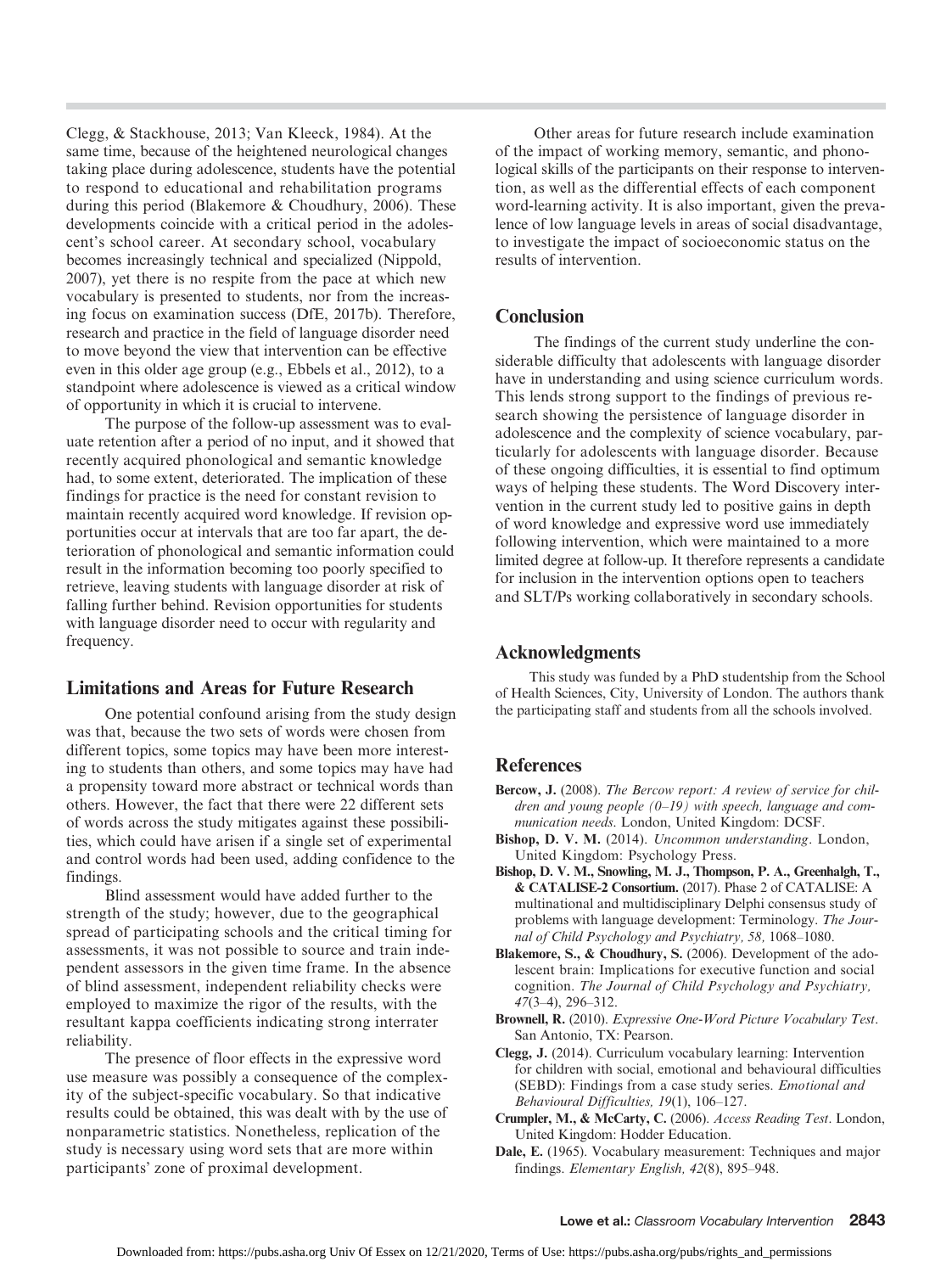- Department for Communities and Local Government. (2015). The English index of multiple deprivation. London, United Kingdom: Author. Retrieved from [http://dclgapps.communities.gov.uk/](http://dclgapps.communities.gov.uk/imd/idmap.html) [imd/idmap.html](http://dclgapps.communities.gov.uk/imd/idmap.html)
- Department for Education. (2014). The national curriculum in England: Key stages 3 and 4 framework document. London, United Kingdom: Author. Retrieved from [https://www.gov.uk/government/](https://www.gov.uk/government/collections/national-curriculum) [collections/national-curriculum](https://www.gov.uk/government/collections/national-curriculum)
- Department for Education. (2016). Guidance: Pupil premium 2016– 2017: Conditions of grant. London, United Kingdom: Author.
- Department for Education. (2017a). EduBase2. London, United Kingdom: Author. Retrieved from [http://www.education.gov.uk/](http://www.education.gov.uk/edubase/establishment/establishmentdetails) [edubase/establishment/establishmentdetails](http://www.education.gov.uk/edubase/establishment/establishmentdetails)
- Department for Education. (2017b). Progress 8 and Attainment 8 guide for maintained secondary schools, academies and free schools. London, United Kingdom: Author.
- Department for Education. (2018). Schools, pupils and their characteristics: January 2018. London, United Kingdom: Author.
- Dockrell, J. E., Braisby, N., & Best, R. M. (2007). Children's acquisition of science terms: Simple exposure is insufficient. Learning and Instruction, 17(6), 577–594.
- Dunn, L. M., Dunn, D. M., Sewell, J., & Styles, B. (2011). British Picture Vocabulary Scale–Third Edition (BPVS-III). Granada, Spain: GL Assessment.
- Ebbels, S. H., Nicoll, H., Clark, B., Eachus, B., Gallagher, A. L., Horniman, K., ... Turner, G. (2012). Effectiveness of semantic therapy for word-finding difficulties in pupils with persistent language impairments: A randomized control trial. International Journal of Language & Communication Disorders, 47(1), 35–51.
- Ehren, B. (2002). Speech-language pathologists contributing significantly to the academic success of high school students: A vision for professional growth. Topics in Language Disorders, 22(2), 60–80.
- Elks, L., & McLachlan, H. (2008). Secondary language builders: Speech and language support for 11–16s. St. Mabyn, United Kingdom: Elklan.
- Ford-Connors, E., & Paratore, J. (2015). Vocabulary instruction in fifth grade and beyond: Sources of word learning and productive contexts for development. Review of Educational Research, 85(1), 50–91.
- Forwood, C. (2014, September). Beaker or flask: What's in a word? Poster session presented at the Mind the Gap: Putting Research Into Practice RCSLT Conference, Leeds, United Kingdom.
- Frederickson, N., Frith, U., & Reason, R. (1997). Phonological awareness battery. Chesterfield, United Kingdom: Winslow.
- Gathercole, S., & Pickering, S. (2001). Working Memory Test Battery for Children. London, United Kingdom: Pearson.
- German, D. (1990). Test of Adolescent/Adult Word Finding. Chicago, IL: Riverside.
- German, D. (1991). Test of Word Finding in Discourse. Austin, TX: Pro-Ed.
- GL Assessment. (2015). Cognitive Attainment Test (CAT). London, United Kingdom: Author.
- Henry, L., & Botting, N. (2017). Working memory and developmental language impairments. Child Language Teaching and Therapy, 33(1), 19–32.
- Hollands, K., van Kraayenoord, C., & McMahon, S. (2005). Support to adolescents experiencing language difficulties: A survey of speech-language pathologists. Advances in Speech-Language Pathology, 7(3), 113–129.
- IBM Corp. (2015). IBM SPSS Statistics for Windows, Version 23.0. Armonk, NY: Author.
- Joffe, V. L. (2011). *Vocabulary enrichment programme*. Milton Keynes, United Kingdom: Speechmark Publishers.
- Johnson, C. J., Beitchman, J. H., & Brownlie, E. B. (2010). Twentyyear follow-up of children with and without speech-language impairments: Family, educational, occupational, and quality of life outcomes. American Journal of Speech-Language Pathology, 19, 51–65.
- Kail, R., & Leonard, L. (1986). Word-finding abilities in languageimpaired children. ASHA Monographs, 25, 1–39.
- Lahey, M., & Edwards, J. (1999). Naming errors of children with specific language impairment. Journal of Speech, Language, and Hearing Research, 42, 195–205.
- Leonard, L. (1998). Children with specific language impairment. Cambridge, MA: MIT Press.
- Lindsay, G., Dockrell, J. E., Mackie, C., & Letchford, B. (2005). Local education authorities' approaches to provision for children with specific speech and language difficulties in England and Wales. European Journal of Special Needs Education, 20(3), 329–345.
- Lowe, H., Henry, L., Müller, L.-M., & Joffe, V. L. (2018). Vocabulary intervention for adolescents with language disorder: A systematic review. International Journal of Language & Communication Disorders, 53, 199–217.
- Lowe, H., Henry, L., Wallinger, J., & Joffe, V. L. (submitted). Teaching vocabulary to adolescents with language disorder in mainstream secondary schools: Perspectives from teachers and speech and language therapists.
- Lowe, H., & Joffe, V. (2017). Exploring the feasibility of a classroombased vocabulary intervention for mainstream secondary school students with language disorder. Support for Learning, 32(2), 110–128.
- Lowry, R. (2001–2017). Vassar stats. Retrieved from [http://vassarstats.](http://vassarstats.net/kappa.html) [net/kappa.html](http://vassarstats.net/kappa.html)
- MacSwan, J., & Pray, L. (2005). Learning english bilingually: Age of onset of exposure and rate of acquisition among english language learners in a bilingual education program. Bilingual Research Journal, 29(3), 653–678.
- McArthur, G. M., Hogben, J. H., Edwards, V. T., Heath, S. M., & Mengler, E. D. (2000). On the "specifics" of specific reading disability and specific language impairment. Journal of Child Psychology and Psychiatry and Allied Disciplines, 41(7), 869–874.
- McGregor, K. K., Newman, R. M., Reilly, R. M., & Capone, N. C. (2002). Semantic representation and naming in children with specific language impairment. Journal of Speech, Language, and Hearing Research, 45(5), 998–1014.
- McGregor, K. K., Oleson, J., Bahnsen, A., & Duff, D. (2013). Children with developmental language impairment have vocabulary deficits characterized by limited breadth and depth. International Journal of Language & Communication Disorders, 48(3), 307–319.
- Microsoft. (2016). PowerPoint for Windows Version 16.0. Author.
- Murphy, A., Franklin, S., Breen, A., Hanlon, M., McNamara, A., Bogue, A., & James, E. (2017). A whole class teaching approach to improve the vocabulary skills of adolescents attending mainstream secondary school, in areas of socioeconomic disadvantage. Child Language Teaching and Therapy, 33(2), 129–144.
- Nash, H., & Snowling, M. (2006). Teaching new words to children with poor existing vocabulary knowledge: A controlled evaluation of the definition and context methods. International Journal of Language & Communication Disorders, 41(3), 335–354.
- Nation, K., & Snowling, M. J. (2004). Beyond phonological skills: Broader language skills contribute to the development of reading. Journal of Research in Reading, 27(4), 342–356.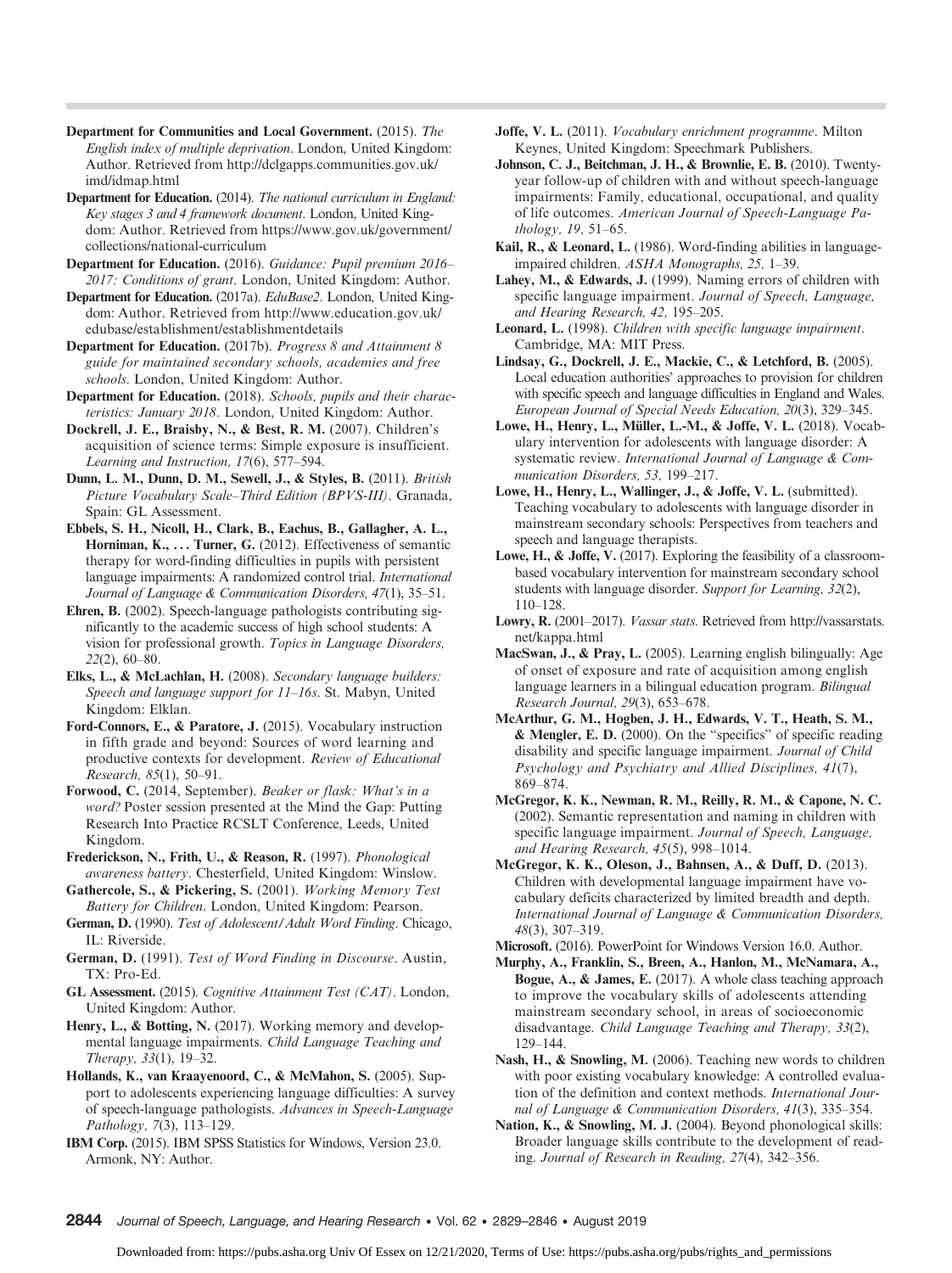- Nippold, M. A. (2007). Later language development: School-age children, adolescents, and young adults (3rd ed.). Austin, TX: Pro-Ed.
- Ofsted. (2017). Ofsted inspection reports. Retrieved from [https://](https://reports.ofsted.gov.uk/inspection-reports/find-inspection-report) [reports.ofsted.gov.uk/inspection-reports/find-inspection-report](https://reports.ofsted.gov.uk/inspection-reports/find-inspection-report)
- Rice, M. L., Oetting, J. B., Marquis, J., Bode, J., & Pae, S. (1994). Frequency of input effects on word comprehension of children with specific language impairment. Journal of Speech and Hearing Research, 37(1), 106–122.
- Ricketts, J., Dockrell, J. E., Patel, N., Charman, T., & Lindsay, G. (2015). Do children with specific language impairment and autism spectrum disorders benefit from the presence of orthography when learning new spoken words. Journal of Experimental Child Psychology, 134, 43–61.
- Royal College of Speech and Language Therapists/ICAN. (2018). Bercow: Ten years on. Retrieved from [https://www.](https://www.bercow10yearson.com/) [bercow10yearson.com/](https://www.bercow10yearson.com/)
- Semel, E., Wiig, E., & Secord, W. A. (2006). Clinical Evaluation of Language Fundamentals–Fourth Edition (CELF-4). London, United Kingdom: Pearson.
- Snow, C. E., Lawrence, J. F., & White, C. E. (2009). Generating knowledge of academic language among urban middle school students. Journal of Research on Educational Effectiveness, 2(4), 325–344.
- Spencer, S., Clegg, J., Lowe, H., & Stackhouse, J. (2017). Increasing adolescents' depth of understanding of cross-curriculum words: An intervention study. International Journal of Language & Communication Disorders, 52(5), 652–668.
- Spencer, S., Clegg, J., & Stackhouse, J. (2013). Language, social class and education: Listening to adolescents' perceptions. Language and Education, 27(2), 129–143.
- Stackhouse, J., & Wells, B. (1997). Children's speech and literacy impairment. London, United Kingdom: Whurr.
- Starling, J., Munro, N., Togher, L., & Arciuli, J. (2012). Training secondary school teachers in instructional language modification techniques to support adolescents with language impairment: A randomized controlled trial. Language, Speech, and Hearing Services in Schools, 43(4), 474–495.
- Throneburg, R. N., Calvert, L. K., Sturm, J. J., Paramboukas, A. A., & Paul, P. J. (2000). A comparison of service delivery models: Effects on curricular vocabulary skills in the school setting. American Journal of Speech-Language Pathology, 9(1),  $10-20.$
- Tomblin, J. B., Records, N. L., Buckwalter, P., Zhang, X., Smith, E., & O'Brien, M. (1997). Prevalence of specific language impairment in kindergarten children. Journal of Speech, Language, and Hearing Research, 40(6), 1245–1260.
- van Heuven, W. J. B., Mandera, P., Keuleers, E., & Brysbaert, M. (2014). SUBTLEX-UK: A new and improved word frequency database for British English. The Quarterly Journal of Experimental Psychology, 67(6), 1176–1190.
- Van Kleeck, A. (1984). Metalinguistic skills: Cutting across spoken and written language and problem-solving abilities. In G. P. Wallach & K. Butler (Eds.), Language learning disabilities in school-age children (pp. 128–153). Philadelphia, PA: Lippincott Williams & Wilkins.
- Wechsler, D. (2011). Wechsler Abbreviated Scale of Intelligence-Second Edition (WASI-II). San Antonio, TX: NCS Pearson.
- Woodward, J., & Noell, J. (1991). Science instruction at the secondary level: Implications for students with learning disabilities. Journal of Learning Disabilities, 24(5), 277–284.